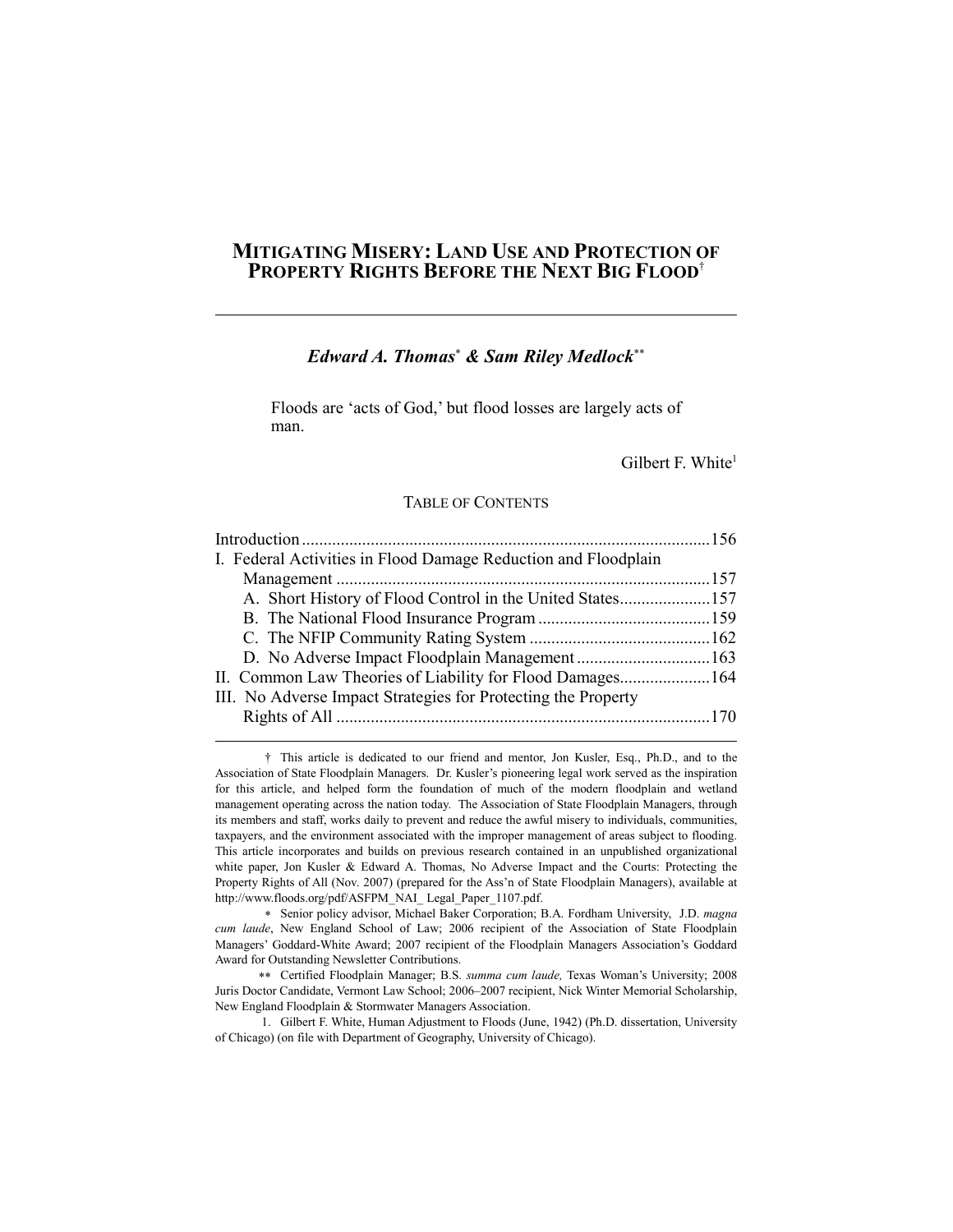156 VERMONT JOURNAL OF ENVIRONMENTAL LAW [Vol. 9

#### **INTRODUCTION**

In 1543, when Hernando De Soto's expedition observed the earliest recorded significant flood of the Mississippi River, they noted that the indigenous communities "built their houses on the high land, and where there is none, they raise mounds by hand and here [took] refuge from the great flood."2 Human settlement patterns tracked inland water courses, coasts, and natural ports as avenues for trade and transportation,<sup>3</sup> setting the stage for flooding to become the most widespread and destructive hazard in the United States today.4

For more than thirty years, the National Flood Insurance Program (NFIP) has provided federal guidance to local jurisdictions working to manage floodplain development.<sup>5</sup> As a result, land use and other development review standards adopted by more than 20,000 communities across the country are saving the nation more than "\$1.1 billion a year in prevented flood damages."6 Even so, in the last century flood damages in the United States have increased fourfold, approaching \$6 billion annually.7 Obligations through the Federal Disaster Relief Fund ballooned from \$2.8 billion in 1992 to \$34.4 billion in 2005 due to damages associated with the 2004 and 2005 hurricane seasons.<sup>8</sup> Hurricane Katrina alone caused at least 1500 deaths and more than \$81 billion in property damage.<sup>9</sup>

The loss of life and property along with severe social and economic disruption associated with flood disasters continues to occur despite, and

 <sup>2.</sup> CHAMP CLARK, PLANET EARTH: FLOOD 65 (1982).

 <sup>3.</sup> GERALD E. GALLOWAY ET AL., INTERAGENCY FLOODPLAIN MGMT. REVIEW COMM., SHARING THE CHALLENGE: FLOODPLAIN MANAGEMENT INTO THE 21ST CENTURY 37–42 (1994), *available at* http://eros.usgs.gov/sast/2P-00526.pdf.

 <sup>4.</sup> U.S. GOV'T ACCOUNTABILITY OFFICE, GAO-07-403, NATURAL HAZARD MITIGATION: VARIOUS MITIGATION EFFORTS EXIST, BUT FEDERAL EFFORTS DO NOT PROVIDE A COMPREHENSIVE STRATEGIC FRAMEWORK 11 (2007).

 <sup>5.</sup> National Flood Insurance Act of 1968, 42 U.S.C. §§ 4001–4129 (2000).

 <sup>6.</sup> Michael Buckley, Acting Deputy Dir., Mitigation Div., Fed. Emergency Mgmt. Agency, Remarks at the 60th Interdepartmental Hurricane Conference (Mar. 20–24, 2006), *available at* http://www.ofcm.gov/ihc06/linking\_file\_ihc06.htm.

 <sup>7.</sup> U.S. GOV'T ACCOUNTABILITY OFFICE, *supra* note 4, at 12.

 <sup>8.</sup> *Id.* at 7.

 <sup>9.</sup> NAT'L OCEANIC AND ATMOSPHERIC ADMIN., THE DEADLIEST, COSTLIEST, AND MOST INTENSE UNITED STATES TROPICAL CYCLONES FROM 1851 TO 2006, at 5 (2007).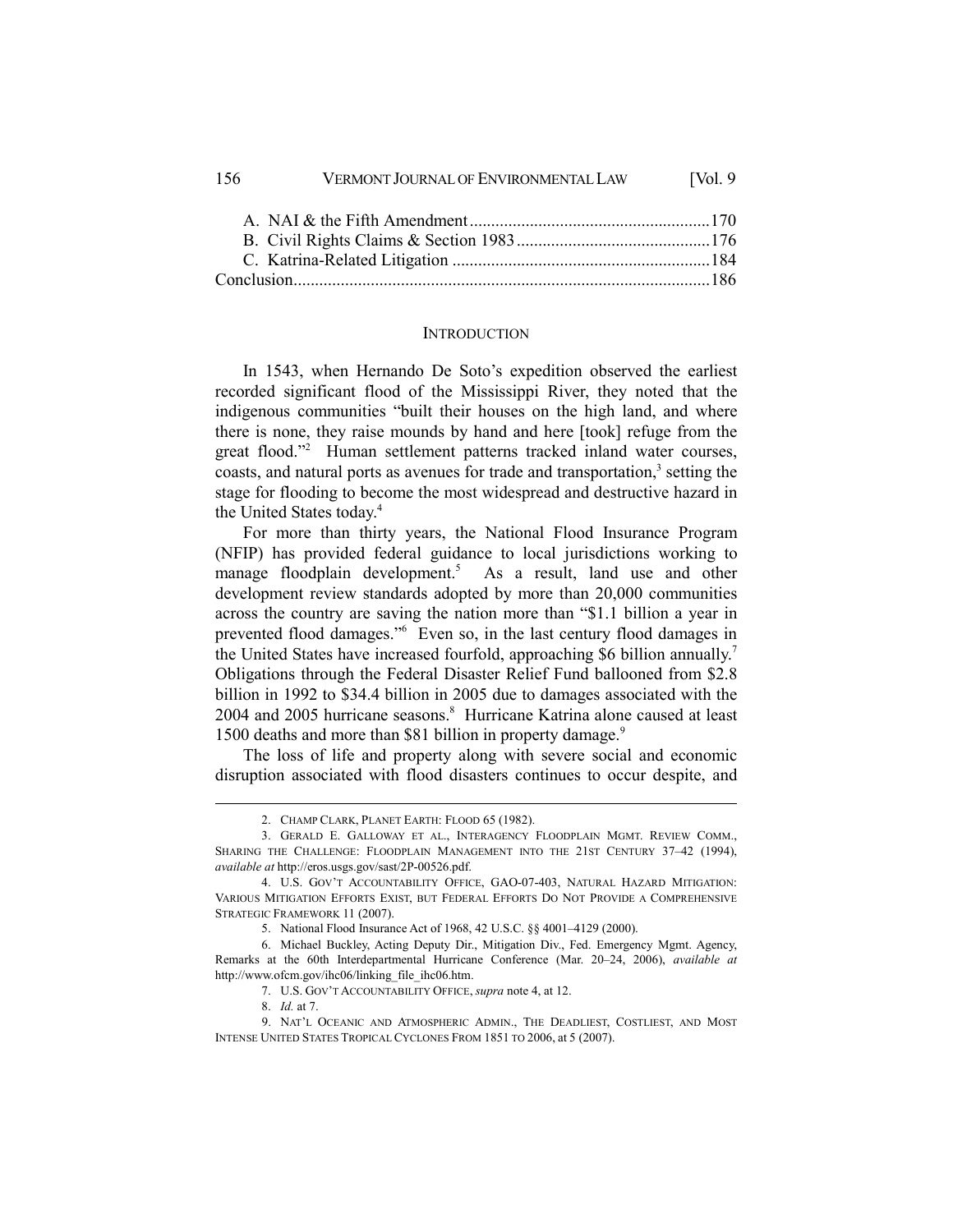apparently in some cases because of, billions of dollars spent on large-scale structural flood control works. While some communities and states lead the way in applying watershed-scale and nonstructural strategies to mitigate future flood damages, these initiatives are often met with resistance that can take the form of threatened or actual litigation.

The purpose of this Article is to dispel certain myths regarding the use of the Takings Doctrine in the public safety context, and to provide floodplain managers—and their lawyers—with insights regarding strategies to prevent harm, withstand legal challenge, and prepare their constituents for future floods. Part I provides background information regarding federal, state, and local initiatives to address flood damages. Part II examines the sources and application of common law liability theories associated with flood damages. Finally, Part III identifies specific mitigation strategies, reports on successfully achieved flood damage reductions, and legal liabilities associated with takings claims.

## I. FEDERAL ACTIVITIES IN FLOOD DAMAGE REDUCTION AND FLOODPLAIN MANAGEMENT

### *A. Short History of Flood Control in the United States*

The importance of managing the nation's waterways and floodplains has been long recognized. It has historically fallen to the U.S. Army Corps of Engineers (Corps) to interpret and apply federal water law consistent with Congress's intent to prevent pollution and flood damages.<sup>10</sup> The Corps was first given authority to regulate dredging, filling, or obstructing "navigable waters" under the Rivers and Harbors Appropriation Act of 1899  $(RHA).$ <sup>11</sup> Section 13 of the RHA, commonly known as the "Refuse Act," prohibits the unpermitted discharge of any refuse of any kind "into any navigable water of the United States, or into any tributary of any navigable water from which the same shall float or be washed into such navigable water, ... either by ordinary or high tides, or by storms or floods."<sup>12</sup>

Although the early aim of the RHA was to preserve the nation's waterways for purposes of navigation, $13$  the Corps' construction program,

 <sup>10.</sup> *See, e.g.*, Rivers and Harbors Appropriation Act of 1899, 33 U.S.C. § 401 (2000) (requiring plans for any "dam, or dike over or in any port, roadstead, haven, harbor, canal, navigable river, or other navigable water of the United States" to be approved by the Corps).

 <sup>11.</sup> *Id.*

 <sup>12.</sup> *Id.* § 407.

 <sup>13.</sup> *Id.* § 403.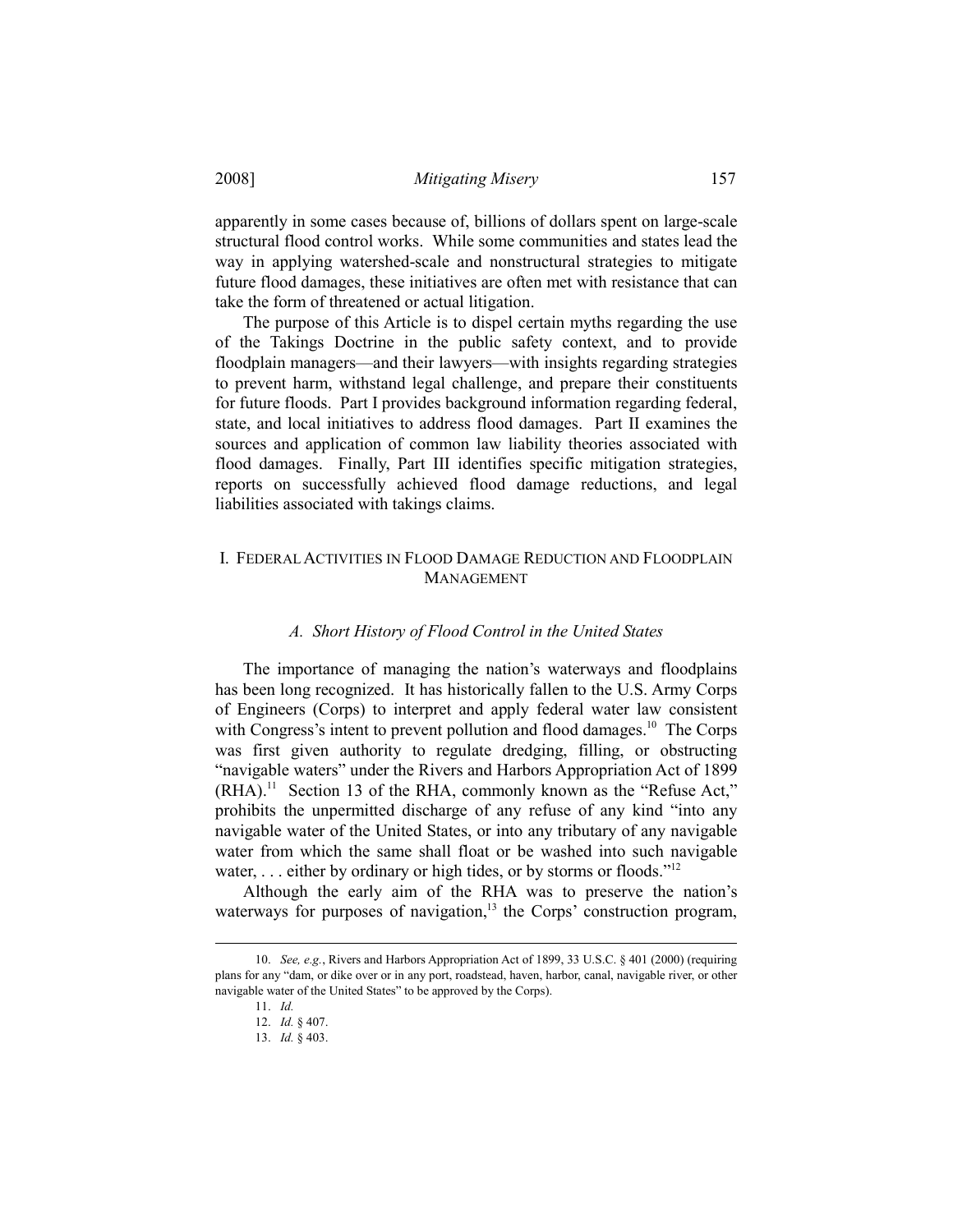which dates back more than 150 years, also reflects its mission to protect lives and property from floods.<sup>14</sup> The 1936 Flood Control Act declared flood control to be a proper federal activity, in conjunction with states and local government, in response to the "menace to national welfare" that floods had become.<sup>15</sup> The Corps' program emphasized major structural approaches to flood damage reduction, resulting in construction of more than 380 lakes and reservoirs and 8500 miles of levees.<sup>16</sup> However, the Corps' mission has evolved in recent years to provide greater emphasis on ecosystem restoration and stewardship.17

The principal federal law regulating development of wetlands and floodplains is the Federal Water Pollution Control Act, commonly referred to as the Clean Water Act.<sup>18</sup> Section 404 of the Act provides the primary federal authority for protecting the nation's waters from discharges that would have "an unacceptable adverse effect on municipal water supplies, shellfish beds and fishery area . . . ,wildlife, or recreational areas."19 The Corps' regulatory program is charged with administering section 404 with oversight from the Environmental Protection Agency.<sup>20</sup>

In addition to the Corps' role overseeing structural flood control works, ecosystem restoration, and wetlands, the Water Resources Development Act of 1996 required that the state or local partner in a federal flood control project "participate in and comply with applicable Federal floodplain management and flood insurance programs."<sup>21</sup> Moreover, the local partner must develop plans to "reduce loss of life, injuries, damages to property and facilities, public expenditures, and other adverse impacts associated with flooding and to preserve and enhance natural floodplain values."<sup>22</sup> Thus, any community wishing to cost-share or participate in a major federal flood control project must participate in the NFIP and undertake land use planning to preserve the floodplains in their jurisdiction.

 $\overline{\phantom{a}}$ 

22. *Id.* § 701b-12(c)(2)(A).

 <sup>14.</sup> Flood Control Act of 1936, 33 U.S.C. § 701(a) (2000) (declaring the policy of the Act).

 <sup>15.</sup> *Id.*

 <sup>16.</sup> U.S. ARMY CORPS OF ENG'RS, INST. FOR WATER RES., CIVIL WORKS FLOODPLAIN MANAGEMENT INITIATIVES 2, 8 (2000),

http://www.iwr.usace.army.mil/docs/FloodplainManagement.pdf.

 <sup>17.</sup> INST. FOR WATER RES., U.S. ARMY CORPS OF ENG'RS, ENVIRONMENT: RIVERS, LAKES, WETLANDS, COASTS 2–3 (2003), http://www.iwr.usace.army.mil/docs/environment.pdf.

 <sup>18.</sup> Federal Water Pollution Control Act, 33 U.S.C. §§ 1251–1387 (2000).

 <sup>19.</sup> *Id.* § 1344(c).

 <sup>20.</sup> *Id.* § 1344 (b)(1).

 <sup>21.</sup> Water Resources Development Act of 1996, 33 U.S.C. § 701b-12(a) (2000).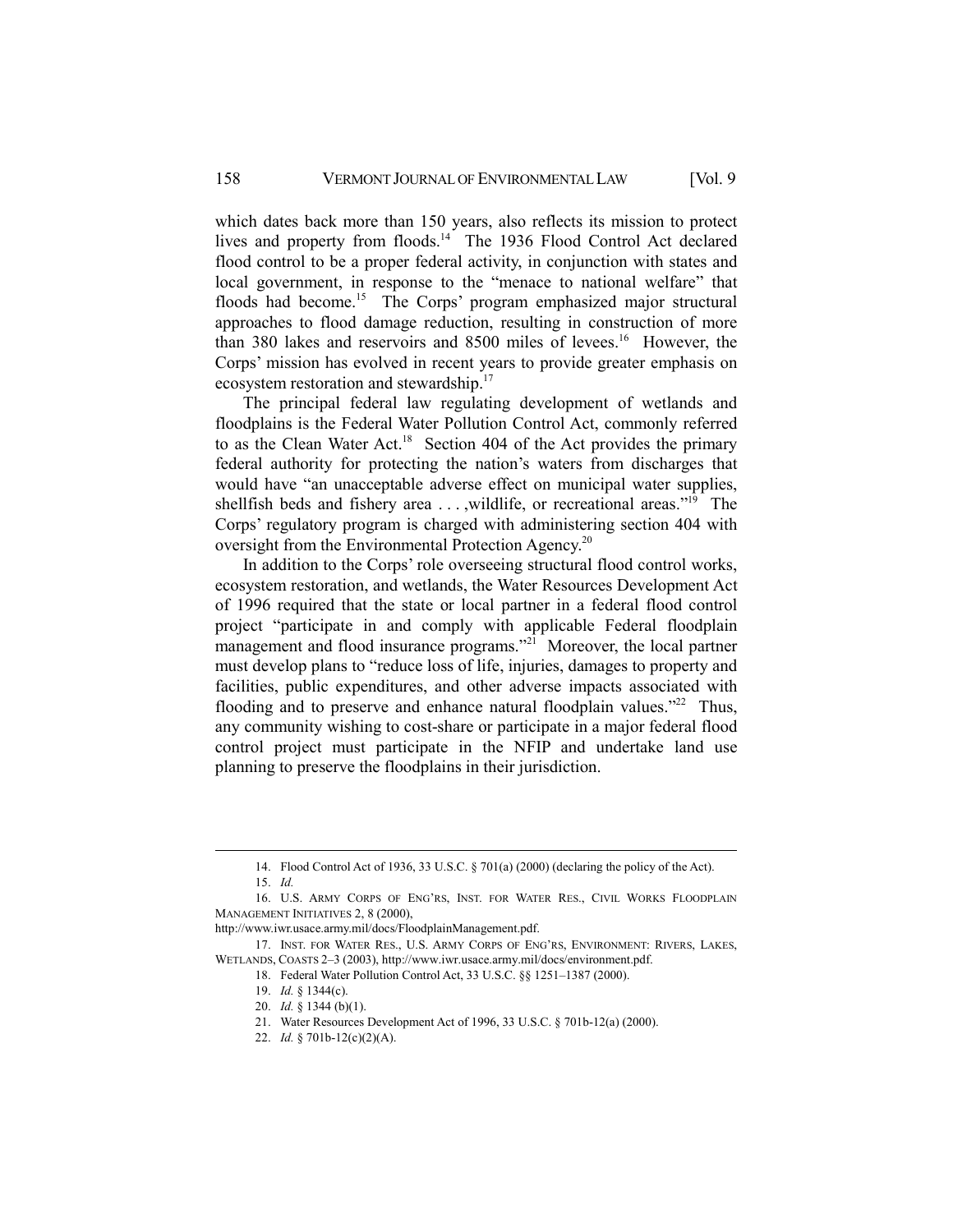#### *B. The National Flood Insurance Program*

A floodplain is any comparatively low-lying land that is subject to inundation due to the accumulation or runoff of surface waters from a waterway, lake, or coast.<sup>23</sup> The Federal Emergency Management Agency (FEMA) defines floodplains, for NFIP purposes, according to the frequency with which a given area will be inundated.<sup>24</sup> For example, Special Flood Hazard Areas (SFHAs) shown on Flood Insurance Rate Maps (FIRMs) are those floodplain areas that are "subject to a one percent or greater chance of flooding in any given year," traditionally known as the "100-year-flood."<sup>25</sup>

"The National Flood Insurance Act of 1968 was enacted by Title XIII of the Housing and Urban Development Act of 1968 to provide previously unavailable flood insurance protection to property owners in flood-prone areas."26 The NFIP requires that participating communities "review all permit applications to determine whether proposed building sites will be reasonably safe from flooding."<sup>27</sup> In addition, the flood program regulations specifically provide for states and communities to adopt and enforce standards that "exceed the minimum criteria . . . by adopting more comprehensive floodplain management regulations."<sup>28</sup> Moreover, "any floodplain management regulations adopted by a State or a community which are more restrictive than the criteria set forth in this part are encouraged and shall take precedence."<sup>29</sup> Identified flood-prone communities choosing not to participate in NFIP are disqualified from receiving federal flood insurance and financial assistance to mitigate flood damages.<sup>30</sup> Additionally, "if a presidential disaster declaration occurs . . . in a non-participating community, no federal financial assistance can be provided" to assist with flood recovery.<sup>31</sup>

One of the challenges our nation faces is the problem of externalization of the costs associated with poorly engineered or planned development. The Unites States provides an extensive system of disaster relief through a network of public and private programs, including the Internal Revenue

 <sup>23.</sup> Adapted from definitions of "floodplain" and "flooding" under regulations of the National Flood Insurance Program, 44 C.F.R. § 59.1 (2006).

 <sup>24.</sup> *Id.* 

 <sup>25.</sup> *Id.* (definition of "area of special flood hazard").

 <sup>26. 44</sup> C.F.R. § 59.2.

 <sup>27. 44</sup> C.F.R. § 60.3(a)(3).

 <sup>28.</sup> Criteria for Land Management and Use, 44 C.F.R. § 60.1(d).

 <sup>29.</sup> *Id.* 

 <sup>30.</sup> Flood Mitigation Assistance, 44 C.F.R. § 78.4(b).

 <sup>31.</sup> Specifically, non-participating communities are not eligible for grants under the Pre-Disaster Mitigation Grant Program or the Hazard Mitigation Grant Program. Sandra Leon & Sandy Lubin, *FEMA: Federal Disaster Relief*, 17 ABAGEN. PRAC., SOLO & SMALL FIRM DIV. MAG. 5 (2000).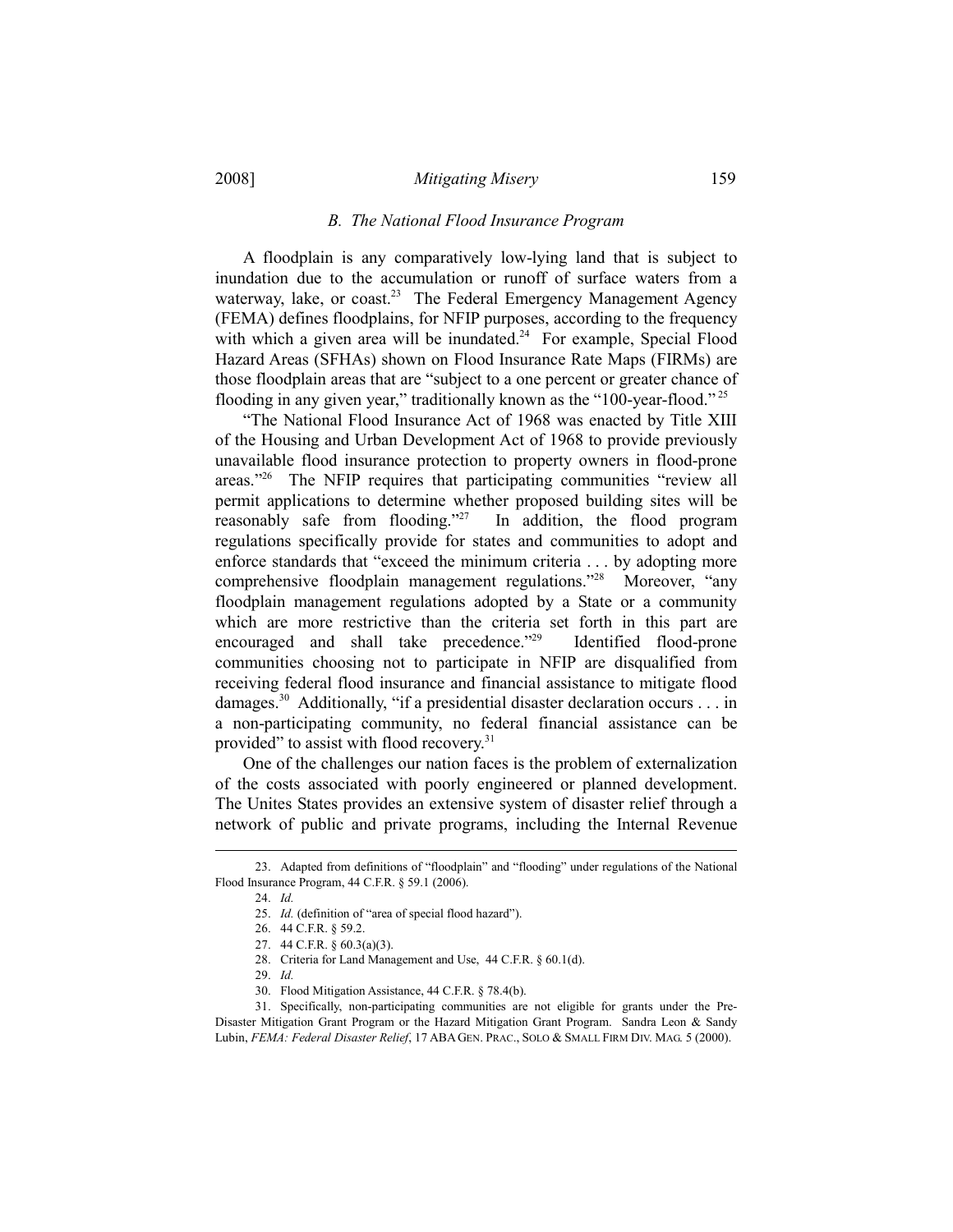## 160 VERMONT JOURNAL OF ENVIRONMENTAL LAW [Vol. 9

Service Casualty Loss Program; FEMA Grants and direct assistance; disaster related, below market loans from the Small Business Administration; and flood insurance from the NFIP.<sup>32</sup> The NFIP provides federally-backed flood insurance at rates less—and in some cases, far less—than actuarially-based premiums. $33$  Critics argue that this arrangement artificially reduces the perception of risk associated with occupying floodplains, while spreading the costs of catastrophic floods among all U.S. taxpayers. $34$  A recent report from the Georgetown Environmental Law and Policy Institute singles out the NFIP as "a public policy disaster, both because of the burden it has imposed on the federal taxpayer and because it has failed to stem the tide of development in hazardous floodplains."<sup>35</sup> Despite errors in the author's assumptions about the NFIP,<sup>36</sup> the federal flood insurance program intended to "provide the necessary funds promptly to assure rehabilitation or restoration of damaged property to pre-flood status,"37 and not to federalize the nation's floodplains.

Some knowledgeable observers have noted that the NFIP is one of the only federal programs that encourages land use planning to guide new

 <sup>32.</sup> Edward A. Thomas, Post Disaster Reconstruction: "The Patchwork Quilt," A Creative Strategy for Safe Post-Disaster Rebuilding 2–20 (May 31, 2007) (unpublished working draft prepared for the Ass'n of State Floodplain Managers), *available at* http://www.floods.org/pdf/ Post Disaster Reconstruction Patchwork Quilt ET.pdf.

 <sup>33.</sup> U.S. GOV. ACCOUNTABILITY OFFICE, GAO-03-606T, FLOOD INSURANCE: CHALLENGES FACING THE NATIONAL FLOOD INSURANCE PROGRAM 2, 7 (2003), *available at* www.gao.gov/new.items/d03606t.pdf.

 <sup>34.</sup> JUSTIN R. PIDOT, GEORGETOWN ENVT'L LAW & POL'Y INST., COASTAL DISASTER INSURANCE IN THE ERA OF GLOBAL WARMING: THE CASE FOR RELYING ON THE PRIVATE MARKET 14 (2007) [hereinafter PIDOT INSURANCE REPORT].

 <sup>35.</sup> *Id.* at 7.

 <sup>36.</sup> For example, although Pidot reports that "the NFIP had not suffered a catastrophic loss year prior to 2005," *id.* at 15, this statement overlooks the enormous payouts from the flood insurance program associated with Hurricane Ivan in 2004 (more than 27,000 claims were paid, totaling more than \$1.5 billion), Tropical Storm Allison in 2001 (over 30,000 claims were paid, totaling more than \$1.1 billion), and the Louisiana flood of May 1995 (over 31,000 claims were paid, totaling more than \$585 million) to name only a few of the more catastrophic loss years for the NFIP. Fed. Emergency Mgmt. Agency, Significant Flood Events 1978 to Jan. 31, 2008, *available at* http://www.fema.gov/business/ nfip/statistics/sign1000.shtm. Additionally, Pidot fails to address the following points: (a) "FEMA reports the [NFIP] has been self-supporting for 20 years"; (b) other, more expensive subsidies for the occupancy of hazardous locations exist, such as federal tax deductions for casualty losses, Small Business Admin. (SBA) loans, Dep't of Housing and Urban Development (HUD) special CDBG Appropriations; and (c) there is a cornucopia of other post-disaster subsidy programs described in Thomas, *supra* note 32, at 2–20.

 <sup>37.</sup> S. REP. NO. 90-549, at 4–5 (1967); *see also*, H. REP. NO. 90-786, at 10 (1967) (stating one objective is "to help victims of flood damage to restore their homes and businesses").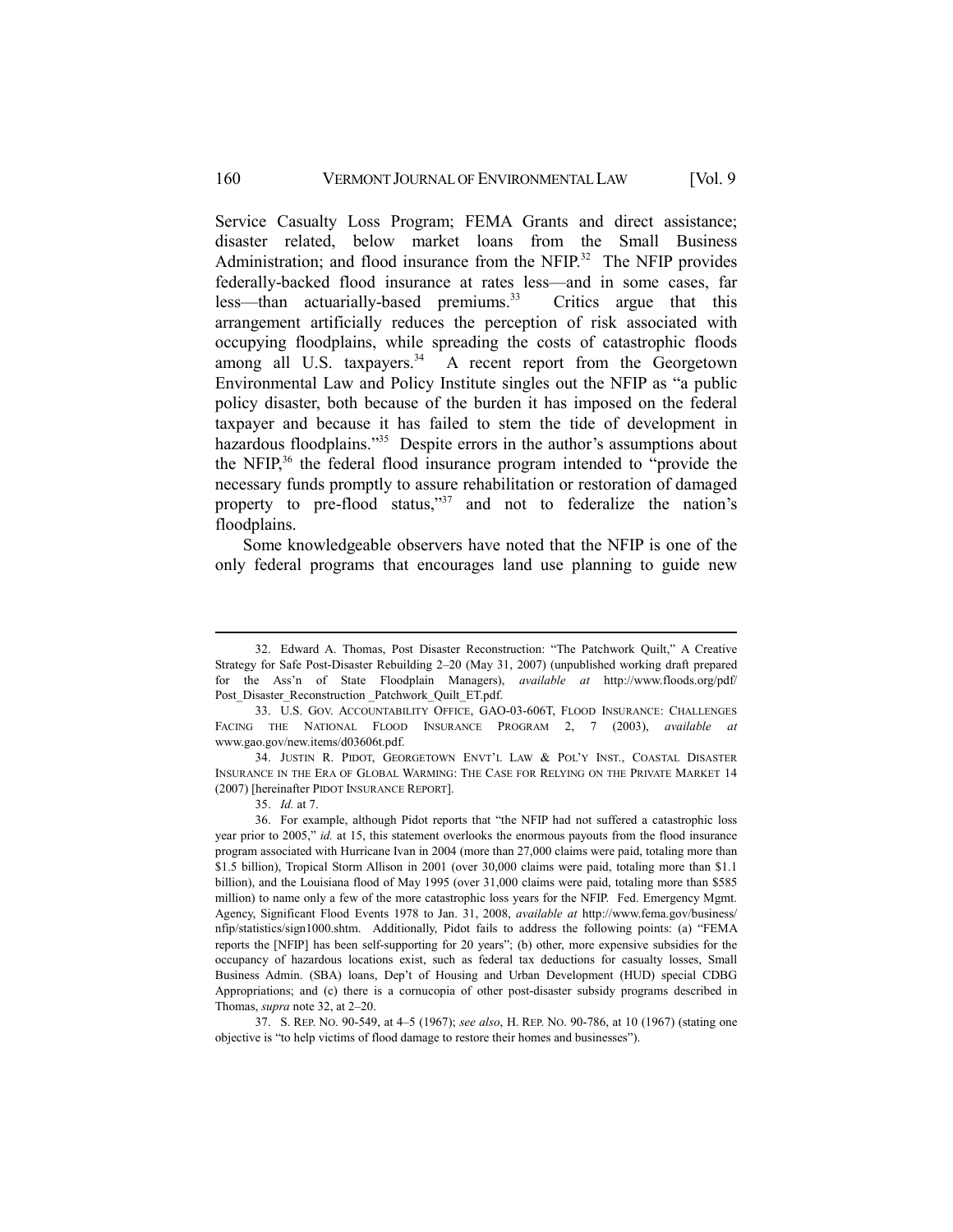development away from flood-prone areas.<sup>38</sup> A conflict arises because, although the federal government administers the NFIP, land use and development decisions are made at the state and local level.<sup>39</sup> The NFIP was designed so that the floodplain management mission would be carried out at the state and local levels.40 Local communities are given minimal guidelines on how to plan for local infrastructure, permit development, and administer permit programs.<sup>41</sup> Thus, the NFIP provides the major federal land use regulatory regime, but the authority to enact floodplain zoning is contained in the states' "general grant of power to zone for the public health, safety, and welfare.<sup>"42</sup> Local officials, who make land use decisions, often rely on development to increase tax revenue and may not always be as concerned about regulating to prevent comparatively rare flood events as they are about increasing the property tax base. Since the property owner, the NFIP, and the federal taxpayer pay for mistakes in these decisions, and the decision-making local government and developers receive the benefits of development, a fundamental problem of externality results.

The NFIP has proven to be one of the most cost-effective hazard mitigation programs in history, saving the nation more than \$1 billion in flood losses annually, preventing untold misery to disaster victims, and damage to the environment.<sup>43</sup> Throughout the thirty-year history of the NFIP, many communities have often relied on its minimum requirements to set floodplain development criteria, and frequently adopted and enforced these standards grudgingly. Even so, more than 20,000 communities have joined the NFIP and implemented local standards to reduce flood losses.<sup>44</sup>

However, the minimum NFIP standards do not prohibit diversion of floodwaters onto other properties, nor do they prevent the loss of channel

 <sup>38.</sup> Lewis E. Link, *Katrina Policy Lessons Learned: Coping with Change is a Risky Business*, National Wetlands Newsletter, Sept.-Oct. 2007, at 20; *see also* FED. EMERGENCY MGMT. AGENCY, FINAL REPORT: EVALUATION OF THE NATIONAL FLOOD INSURANCE PROGRAM 6 (2006), *available at*  http://www.fema.gov/business/nfip/nfipeval.shtm.

 <sup>39. 44</sup> C.F.R. § 60.2 (2005).

 <sup>40.</sup> *Id.* 

 <sup>41.</sup> *Id.* § 60.3.

 <sup>42.</sup> Turnpike Realty Co. v. Town of Dedham, 284 N.E.2d 891, 901 (Mass. 1972).

 <sup>43.</sup> CAMILO SARMIENTO & TED R. MILLER, AM. INST. FOR RESEARCH, COSTS AND CONSEQUENCES OF FLOODING AND THE IMPACT OF THE NATIONAL FLOOD INSURANCE PROGRAM 8 (2006), http://www.fema.gov/library/viewRecord.do?id=2577. In the personal opinions of the Authors the NFIP is the most cost effective program of harm prevention and disaster mitigation in history.

 <sup>44.</sup> FRENCH WETMORE ET AL., AM. INST. FOR RESEARCH, FINAL REPORT: AN EVALUATION OF THE NATIONAL FLOOD INSURANCE PROGRAM 12 (2006), *available at* http://www.fema.gov/library/viewRecord.do?id=2573; FEMA: Myths and Facts About the NFIP, http://www.fema.gov/business/nfip/myth.shtm (stating 20,000 communities have joined the program) (last visited Mar. 28, 2008).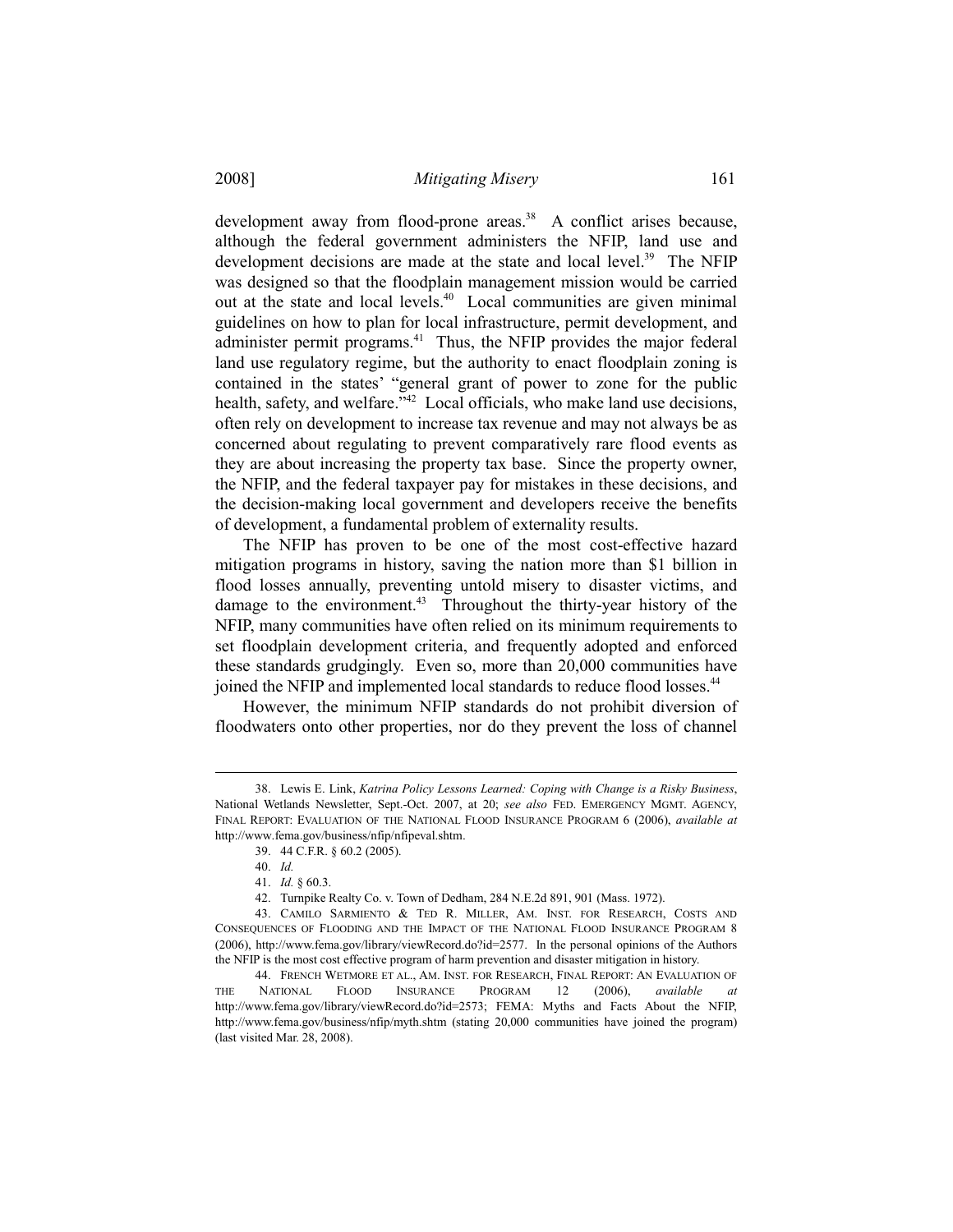conveyance and storage or increases in erosive velocities.<sup>45</sup> As a result, communities that manage floodplain development based solely on the minimum standards of the NFIP perform some valuable regulation, but do allow development to encroach and constrict the floodplains, subjecting property owners and downstream neighbors to greater flood frequency and severity than would result had the entire floodplains been left to convey flood waters.<sup>46</sup>

## *C. The NFIP Community Rating System*

The NFIP Community Rating System (CRS) provides incentives and strategies to promote even safer development practices than those required by the minimum standards for participation in the NFIP.<sup>47</sup> Participating communities receive ratings based on their floodplain management program; the more robust the program and better the rating, the greater reduction in flood insurance premiums available to policyholders in that community.48 Credited activities are designed to improve public safety, reduce damage to property and public infrastructure, avoid economic disruption and losses, reduce human suffering, and protect the environment.<sup>49</sup> Activities can be grouped into four categories: public information, mapping and regulation, flood damage reduction, and flood preparedness.

More than 1000 communities participate in the CRS today, providing 66% of all NFIP policyholders with premium discounts and the benefits of living in communities better prepared to weather their next flood.<sup>50</sup> Moreover, communities that participate in the CRS have an increased incentive to maintain their flood programs and to preserve their NFIP discounted insurance policies, since a community's CRS status would be

 <sup>45.</sup> *See* 44 C.F.R. § 60.3(d) (allowing significant modifications to the hydrologic profile resulting in increased velocities, loss of valley storage and erosion).

 <sup>46.</sup> *See* Larry Larson & Doug Plasencia, *No Adverse Impact: New Direction in Floodplain Management Policy*, 2 NAT. HAZARDS REV. 167, 171 (2001) ("[M]ost communities do little more than comply with the minimal standards of the NFIP, leading to the creation of increased future flood losses.").

 <sup>47.</sup> Fed. Emergency Mgmt. Agency, Community Rating System Resources System, http://training.fema.gov/EMIWeb/CRS (last visited Mar. 3, 2008).

 <sup>48.</sup> FED. EMERGENCY MGMT. AGENCY, OMB NO. 1660-0022, NATIONAL FLOOD INSURANCE COMMUNITY RATING SYSTEM COORDINATOR'S MANUAL, 110–11 (2007), *available at* www.fema.gov/library/viewRecord.do?id=2434.

 <sup>49.</sup> *Id.*

 <sup>50.</sup> ASS'N OF STATE FLOODPLAIN MANAGERS, NATIONAL FLOOD PROGRAMS AND POLICIES IN REVIEW 19 (2007).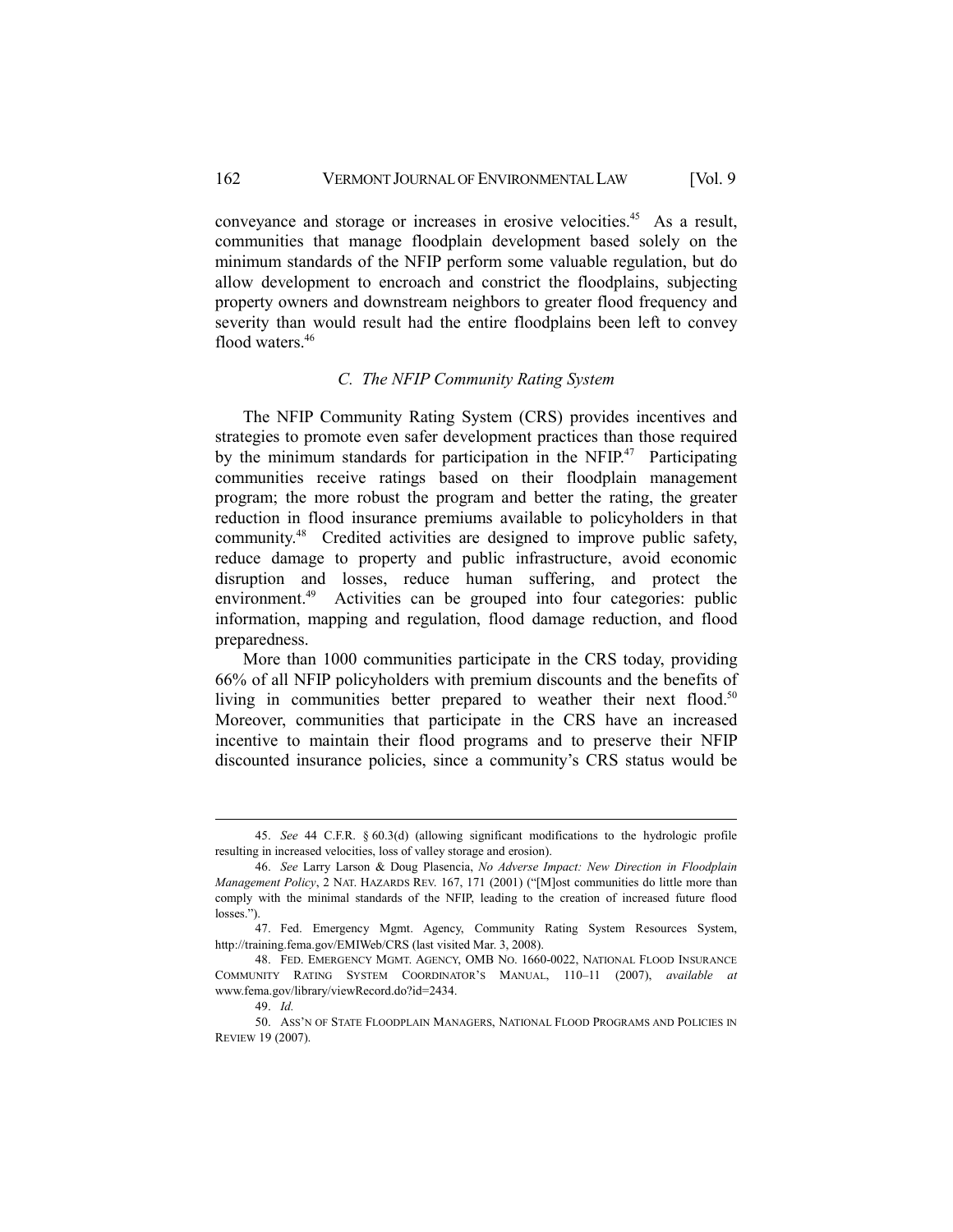affected by the elimination of a hazard mitigation activity or a weakening of the regulatory requirements for new development.

### *D. No Adverse Impact Floodplain Management*

In addition to the NFIP and the CRS, No Adverse Impact (NAI) floodplain management provides tools for flood-prone communities. The NAI help to ensure a higher level of protection for citizens and to prevent future flood damage. NAI is a managing principle developed by the Association of State Floodplain Managers (ASFPM) to augment the typical local floodplain management program.<sup>51</sup> NAI floodplain management is an approach that ensures the action of any community or property owner, public or private, does not adversely impact the property and rights of others.52 Adverse impact can be "measured by an increased flood peak, flood stages, flood velocity, and erosion and sedimentation," as well as degradation of water quality and increased cost of public services.<sup>53</sup> NAI floodplain management extends beyond the floodplain to include managing development in the watersheds where increased runoff of storm water and floodwaters originate.<sup>54</sup>

NAI relies on a combination of development planning, standards, and review to ensure that proposed and anticipated development will not adversely impact other property interests through increased runoff, velocities, or degradation. Since each community is unique, NAI provides the flexibility to adapt strategies to fit community interests, watershed dynamics, political will, vision, and goals. Under the NAI approach, the developer and community work together to: identify the impacts of proposed development; explore design alternatives; notify potentially impacted property owners; and develop appropriate mitigation measures that are acceptable to the local government and community. NAI, with the support of incentives though the CRS program, is designed to provide some incentive to address the fundamental problem of externality described above.

 <sup>51.</sup> Jon Kusler & Edward A. Thomas, No Adverse Impact and the Courts: Protecting the Property Rights of All 33–36 (Nov. 2007) (unpublished white paper prepared for the Ass'n of State Floodplain Managers).

 <sup>52.</sup> *Id*.

 <sup>53.</sup> *Id.*

 <sup>54.</sup> *Id.* at 6–7.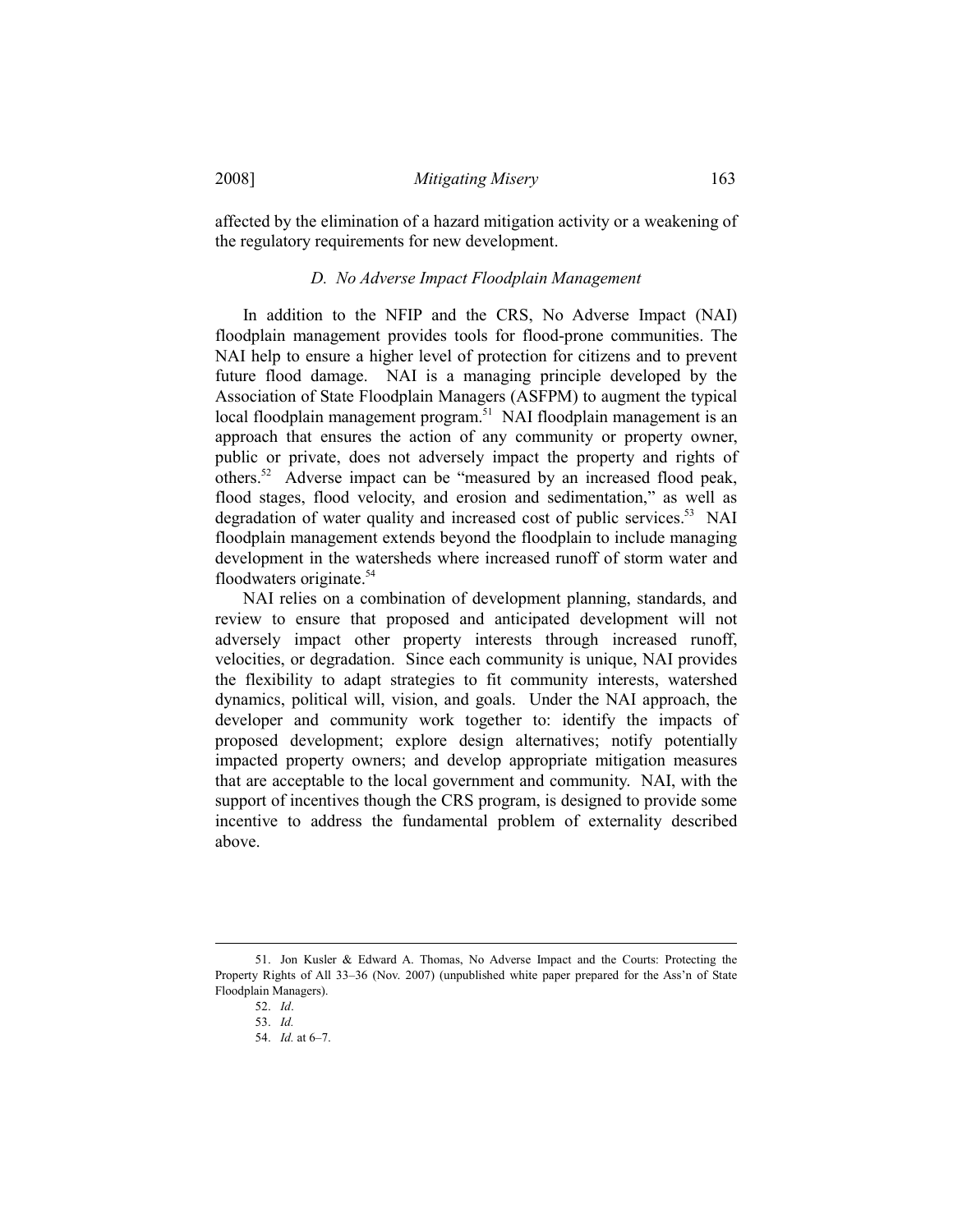#### II. COMMON LAW THEORIES OF LIABILITY FOR FLOOD DAMAGES<sup>55</sup>

As population has increased, men have not only failed to devise means for suppressing or for escaping this evil of floods, but have a singular short-sightedness, rushed into its chosen paths.

## William John McGee, The Floodplains of Rivers, 1891<sup>56</sup>

Floods are one of the most common and costly natural hazards in the United States. When flooding or erosion damages property, owners may consider suing developers whose projects may have created local drainage or erosion problems. Property owners may sue the community that permitted development, alleging that the impacts of flooding or erosion were more severe than would otherwise have occurred without the development.57 At common law, the maxim *sic utere tuo ut alienum non laedes* teaches that no landowner has the right to use her land in a manner that injures the property of others.<sup>58</sup> Activities associated with development that may increase runoff and exacerbate flood damages include grading, placement of fill, stream modifications (such as dams, dikes, channelization, and levees), and other land or shoreline alternations that may increase flood heights and velocities.<sup>59</sup> In most states, landowners are not permitted to block the flow of diffused surface waters, increase that flow, or divert that flow from its natural discharge point, where doing so would substantially harm other landowners.<sup>60</sup> Landowners may also bring trespass actions where flooding or drainage problems manifest a physical invasion onto their property. <sup>61</sup> Courts apply these standards, where applicable, to both private and public defendants, and have even held governments to more stringent standards of care.<sup>62</sup>

 <sup>55.</sup> Portions of this section are adapted from Kusler & Thomas, *supra* note 51.

 <sup>56.</sup> W.J. McGee, *The Floodplains of Rivers*, XI THE FORUM 221 (1891).

 <sup>57.</sup> Kusler & Thomas, *supra* note 51, at 4.

 <sup>58.</sup> *See, e.g.*, Sandifer Motor, Inc. v. City of Rodland Park, 628 P.2d 239, 242–44 (Kan. 1981) (holding that flooding due to city dumping of debris into a ravine that blocked sewer system was a nuisance).

 <sup>59.</sup> Kusler & Thomas, *supra* note 51, at 10, 15–16.

 <sup>60.</sup> *Id.* at 10.

 <sup>61.</sup> *See, e.g.*, Musumeci v. State, 43 A.D.2d 288, 291 (N.Y. App. Div. 1974) ("It is plain, however, that liability imposed for interfering with diffused surface water is a tort liability.").

 <sup>62.</sup> *See, e.g.*, Wilson v. Ramacher, 352 N.W.2d 389, 394 (Minn. 1984) (finding that a local government that diverts water as part of a drainage project is liable for damage caused by that diversion of waters since it is acting not as a property owner, but in the exercise of sovereign authority).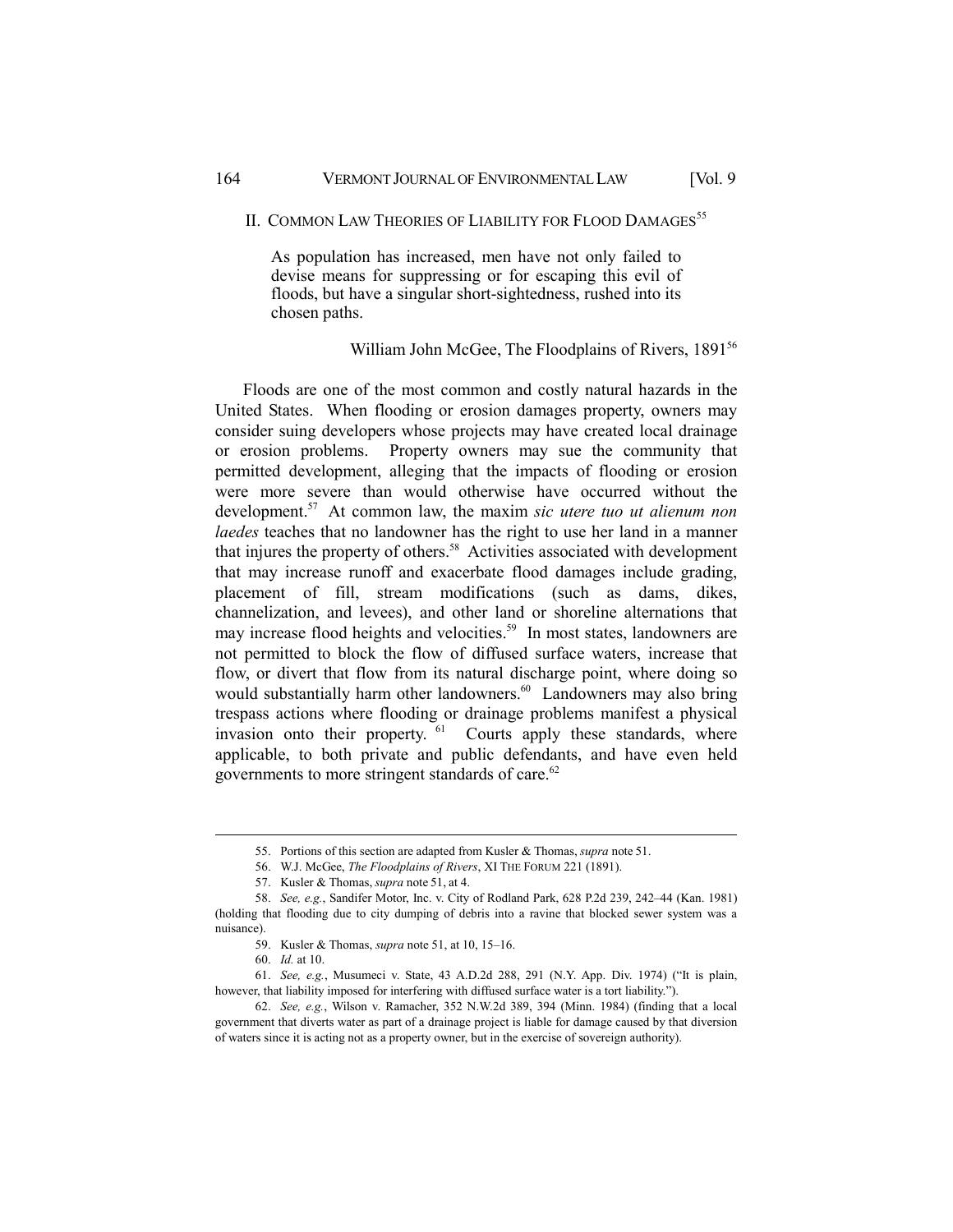Under a negligence theory, those who undertake flood control methods may be liable for the incorrect design of structures that reduce flood damage, ineffective flood warning systems, and defective inspections and permitting.63 The government may be liable for damages due to insufficient lateral support that resulted from the construction of roads, bridges, and other public projects.<sup>64</sup> In some states, statutes have been enacted which create a separate legal action. For example, section 11.086 of the Texas Water Code has made it illegal to change the natural flow of water in a way that damages other people's property.<sup>65</sup>

Successful liability suits based upon natural hazards have become increasingly expensive to governments, not only because of the increasing awards for flood and erosion damages, but because of increasing attorney fees, expert witness fees, and court costs. For example, in *City of Watauga v. Tayton*, the trial court awarded only \$3000 for damages to a home flooded by city actions and \$6800 for destruction of personal property and fixtures.<sup>66</sup> However, the court also awarded \$19,500 for mental anguish and \$15,000 for attorney's fees, more than three and one half times the amount of the physical damages.67 In *West Century 102 Ltd. v. City of Inglewood*, the court awarded a judgment of \$2.4 million against the city for water damage, including \$493,491 in attorney's fees.<sup>68</sup>

 <sup>63.</sup> *See, e.g.*, Kunz v. Utah Power & Light Co., 526 F.2d 500, 504–05 (9th Cir. 1975) (finding that undertaking flood control efforts and "materially alter[ing] . . . water-flow patterns . . . establish[es] a relationship" and creates a duty to try to control floods).

 <sup>64.</sup> *Cf.* Blake Constr. Co. v. United States, 585 F.2d 998 (Ct. Cl. 1978) (holding that the U.S. Government would be liable for "reasonably anticipated and foreseeable . . . damages to structures on adjacent land that result from negligence of [hired] independent contractor in excavating [Government's] land *if adjacent building shares party walls* with building of its excavating neighbor") (emphasis added).

 <sup>65.</sup> TEX. WATER CODE § 11.086 (Vernon 2007). See Miller v. Letzerich, 49 S.W.2d 404, 407 (Tex. 1932), for an early application finding violation of TEX. STAT. ANN. art. 7589a (Supp. 1930), which reads:

That it shall hereafter be unlawful for any person, firm or private corporation to divert the natural flow of the surface waters in this State or to permit a diversion thereof caused by him to continue after the passage of this Act, or to impound such waters, or to permit the impounding thereof caused by him to continue after the passage of this Act, in such a manner as to damage the property of another, by the overflow of said water so diverted or impounded, and that in all such cases the injured party shall have remedies, both at law and equity, including damages occasioned thereby.

*Id.* 

 <sup>66.</sup> City of Watauga v. Tayton, 752 S.W.2d 199, 201 (Tex. 1988).

 <sup>67.</sup> *Id.* at 201.

 <sup>68.</sup> West Century 102 Ltd. v*.* Inglewood, No. B131421, 2002 WL 1065261, at \*4 (Cal. App. May 29, 2002).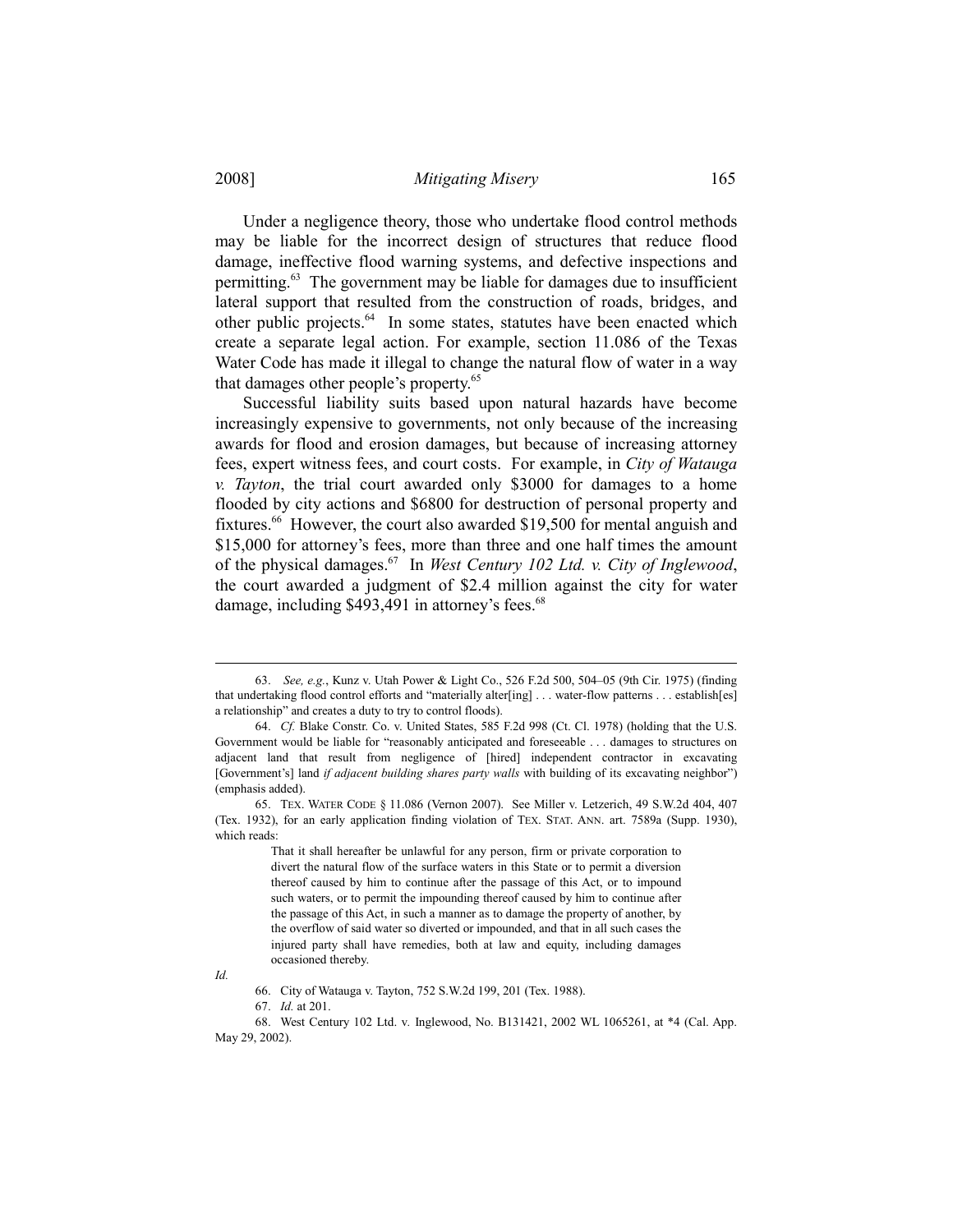Modern courts have adopted the rule of "reasonable use." The "reasonable use" doctrine works to avoid the constraints of the "commonenemy" doctrine and to determine the rights of the parties by considering all the relevant factors, as the controlling principle in determining rights with respect to interference with the drainage of surface waters.<sup>69</sup> The rule of "reasonable use" requires landowners to act reasonably in consideration of how drainage modifications may affect other landowners.<sup>70</sup> Generally, any drainage modification that increases the flows, erosive velocities, or heights of surface waters could be found to be unreasonable and subject the landowner who caused the modifications to liability.<sup>71</sup>

As engineering models of floods and hazard mapping have improved, flood events may become more legally foreseeable.<sup>72</sup> Advances in hazardloss reduction measures create an increasingly high standard of care for reasonable conduct. As technology advances, so too must the techniques and approaches of engineers and others, because their reasonableness is judged by the advancements of the profession. As the techniques for reducing flood and erosion losses are disseminated through magazines, technical journals, and reports, the concept of "region" may have been broadened to the point of a national standard for determining "reasonableness."73

In the past, landowners may have had difficulty proving that activities on adjacent lands increased the risk of flooding damages. Proving fault was challenging because the flooding could have been the result of aggregating factors on neighboring lands. However, current hydrologic and hydraulic modeling techniques can prove causation and allocate fault more exactly, although actual proof may still pose a challenge.<sup>74</sup> As a result of increasingly documentable foreseeability of flooding, most natural hazard

 <sup>69.</sup> Butler v. Bruno, 341 A.2d 735, 739 (R.I. 1975).

 <sup>70.</sup> *See, e.g.*, County of Clark v. Powers, 611 P.2d 1072, 1075 (Nev. 1980) ("[A] landowner may make reasonable use of his land as long as he does not injure his neighbor.").

 <sup>71.</sup> *See, e.g*., Lombard Acceptance Corp. v. San Anselmo, 114 Cal. Rptr. 2d 699, 708 (App. 2001) (granting an injunction against a town for unreasonable increases in surface water which caused a landslide).

 <sup>72.</sup> *See, e.g.*, Barr v. Game, Fish & Parks Comm'n, 497 P.2d 340, 344 (Col. Ct. App. 1972) ("The trial court found that by modern meteorological techniques defendant could have foreseen this storm.").

 <sup>73.</sup> *See, e.g.*, Jon Kusler, *Professional Liability for Construction in Flood Hazard Areas* 6–8 (Ass'n of State Floodplain Managers, 2007), *available at* http://www.floods.org/pdf/ ASFPM\_Professional\_Liability\_Construction.pdf.

 <sup>74.</sup> *See, e.g.*, Souza v. Silver Dev. Co., 210 Cal. Rptr. 146, 149 (1985) (stating that proof may be difficult in circumstances involving more than one party because "there must be a showing of 'a substantial cause-and-effect relationship excluding the probability that other forces *alone* produced the injury'") (citations omitted).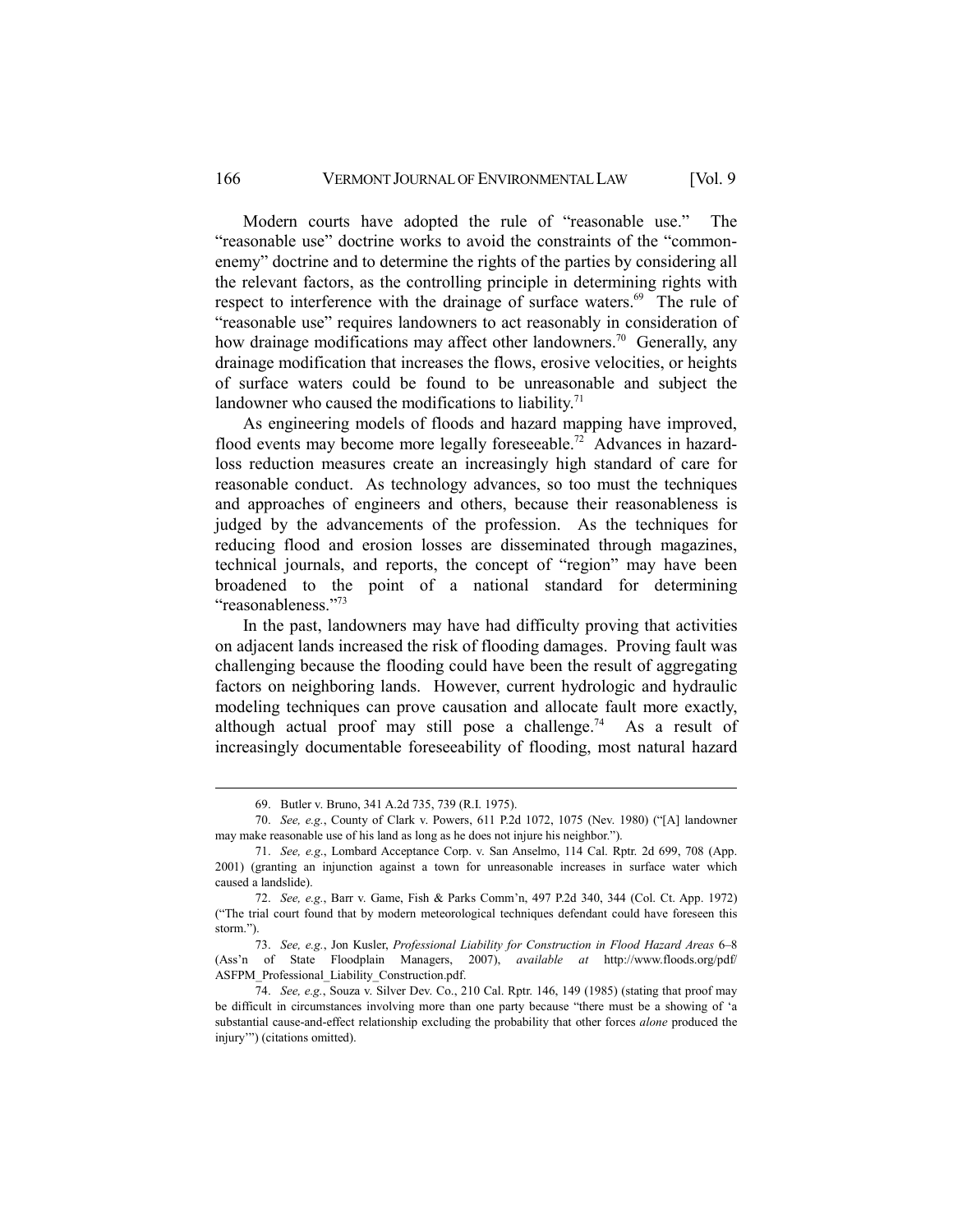related liability suits against governments result from flood or drainage damages.75

Courts have held that after a government unit chooses to act, even when there is no affirmative duty to take such action, the government unit must exercise reasonable care.<sup>76</sup> As recently as 1993, the State of Missouri abrogated the "common enemy" doctrine in no uncertain terms in *Heins Implement v. Missouri Highway & Transp. Comm'n*, stating:

> The principal issue raised by this appeal is whether the modified common enemy doctrine should be applied to bar recovery by landowners and tenants whose property was flooded because a culvert under a highway bypass was not designed to handle the normal overflows from a nearby creek. We conclude that the common enemy doctrine no longer reflects the appropriate rule in situations involving surface water runoff and adopt a doctrine of reasonable use in its stead  $77$

On the other hand, Arizona reaffirmed that the "common enemy" doctrine was still in effect as recently as 1989 in *White v. Pima County*:

> Arizona follows the common enemy doctrine as it applies to floodwaters. Under this doctrine a riparian owner may dike against and prevent the invasion of his premises by floodwaters. If, thereby the waters which are turned back damage the lands of another, it is a case of *damnum absque injuria*. This common enemy doctrine was not abrogated by the floodplain statutes is available to those who comply with or are exempt from the floodplain regulations, and is likewise available to a condemning authority when it is protecting its property like any other riparian owner.<sup>78</sup>

Courts have considered a variety of factors in determining the reasonableness of actions that result in drainage modifications of surface waters. Where severe harm may result from an action, the reasonable

 <sup>75.</sup> *See, e.g.*, Coates v. United States, 612 F. Supp. 592, 599 (C.D. Ill. 1985) (holding the federal government liable for failure to give adequate flash flood warning to campers in Rocky Mountain National Park and to develop an adequate emergency management plan); *Barr*, 497 P.2d at 344 (finding the "act of God" defense inapplicable because of the foreseeability of the hazard.).

 <sup>76.</sup> *See, e.g.*, Indian Towing v. United States, 350 U.S. 61, 69 (1955) (stating that once the Coast Guard undertook operation of a lighthouse it "was obligated to use due care").

 <sup>77.</sup> Heins Implement v. Highway & Transp. Comm'n, 859 S.W.2d 681, 683 (Mo. 1993).

 <sup>78.</sup> White v. Pima County, 775 P.2d 1154, 1160 (Ariz. Ct. App. 1989).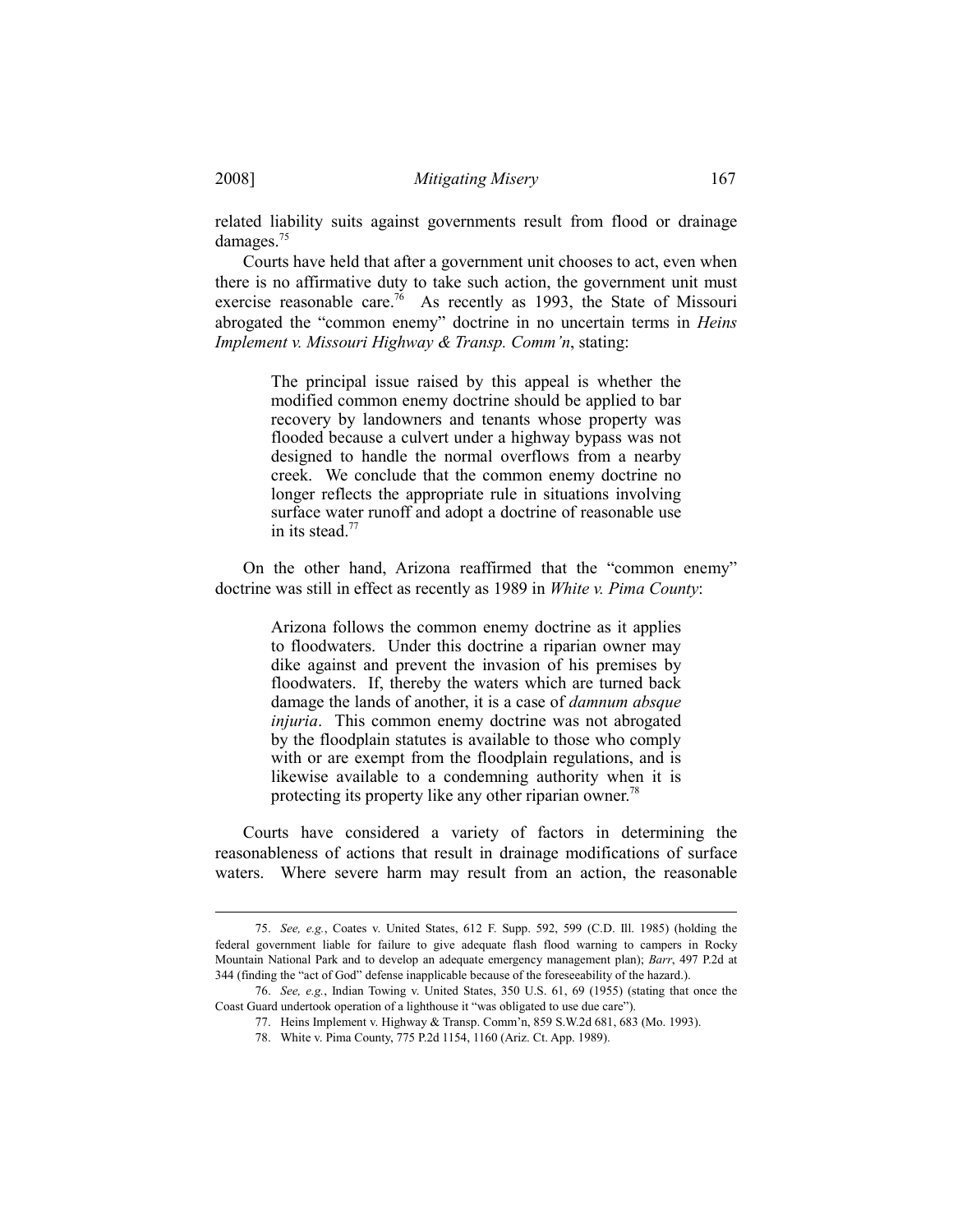person must exercise great care.79 Custom often drives what is considered reasonable, so evidence of usual or customary conduct has been found to be relevant and admissible.<sup>80</sup> Even so, liability arises only for harms that the reasonable person knew about or could have reasonably foreseen.<sup>81</sup> Moreover, an entire industry may be found liable regardless of custom.<sup>82</sup> As noted by the Illinois Supreme Court in *Advincula v. United Blood Serv.*, "evidence that a defendant's conduct conformed with local usage or general custom indicates due care, but may not be conclusive of it. Such evidence may be overcome by contrary expert testimony . . . that the prevailing *professional standard of care*, itself, constitutes negligence."<sup>83</sup>

Courts may apply the emergency doctrine, which provides for a sudden and unexpected situation.<sup>84</sup> When confronted with a sudden peril, the reasonable person is not held to the exercise of the same degree of care as she would be with time for careful reflection.<sup>85</sup> However, public officials may have a ministerial duty when existing danger is known and compelling.<sup>86</sup>

Courts may also consider the status of the injured party and whether a special relationship exists, as between a citizen and her government. For example, some courts have held that a landowner owes reasonable care to invitees, licensees, and trespassers alike.<sup>87</sup> Most jurisdictions require a lesser standard of care as to trespassers.<sup>88</sup> However, where a special relationship creates a higher duty of care, breach of this duty creates liability. For example, the Ninth Circuit found in *Kunz v. Utah Power &* 

 <sup>79.</sup> *See* Blueflame Gas, Inc. v. Van Hoose, 679 P.2d 579, 587 (Colo. 1984) (noting "that the greater the risk, the greater the amount of care required to avoid injury to others").

 <sup>80.</sup> *See* WILLIAM L. PROSSER, LAW OF TORTS § 34 (4th ed. 1971).

 <sup>81.</sup> *See, e.g.*, Scully v. Middleton, 751 S.W.2d 5, 6 (Ark. 1988).

 <sup>82.</sup> *See generally* The T.J. Hooper, 60 F.2d 737 (2d Cir. 1932) (finding tug boat companies liable for failing to provide proper weather radios, despite the fact that the tug industry lacked a trade custom of providing such radios).

 <sup>83.</sup> Advincula v. United Blood Serv., 678 N.E.2d 1009, 1027 (Ill. 1996).

 <sup>84.</sup> *See* Regenstreif v. Phelps, 142 S.W.3d 1, 4 (Ky. 2004) ("The common-law doctrine of 'sudden emergency' attempts to explain . . . how to judge the allegedly negligent conduct of a person . . . who is suddenly confronted with an emergency situation that allows no time for deliberation.").

 <sup>85.</sup> *Id.*

 <sup>86.</sup> *See, e.g.*, Lodl v. Progressive N. Ins. Co., 646 N.W.2d 314, 321 (Wis. 2002) ("There is no immunity against liability associated with . . . known and compelling dangers that give rise to ministerial duties on the part of the public officers or employees.").

 <sup>87.</sup> *See, e.g.*, Sheets v. Ritt, Ritt & Ritt, Inc., 581 N.W.2d 602, 604 (Iowa 1998) (citing jurisdictions that do not distinguish trespassers).

 <sup>88.</sup> *See, e.g*., Rice v. Sabir, 979 S.W.2d 305, 308 (Tenn. 1998) (finding an owner "has a duty to exercise reasonable care with regard to social guests or business invitees on [her] premises"); Mallet v. Pickens, 522 S.E.2d 436, 446 (W. Va. 1999) ("[A] landowner or possessor need only refrain from willful or wanton injury.").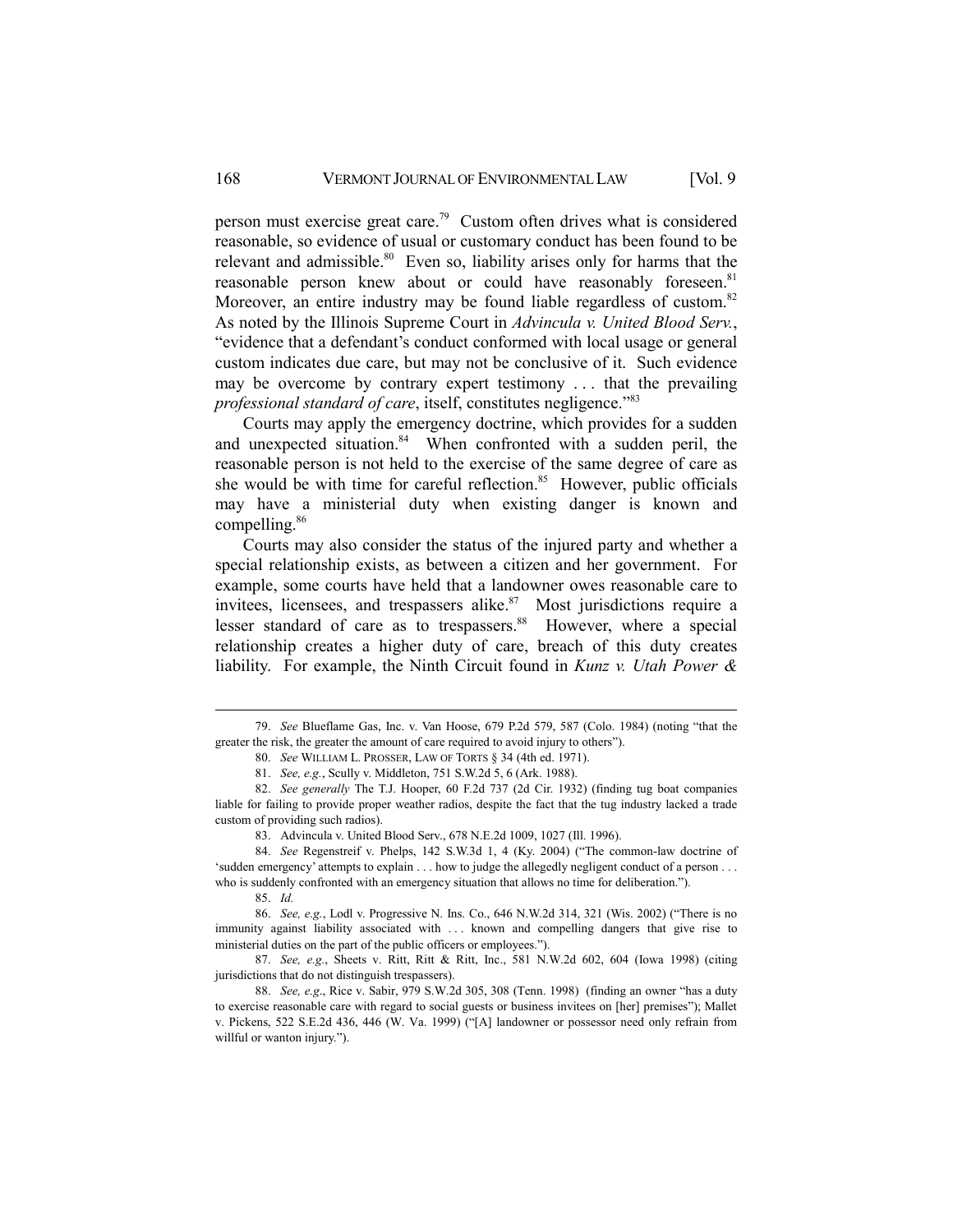*Light Co.* that a utility operating a lake breached its duty to provide flood control upon which downstream property owners had come to rely.<sup>89</sup>

Lastly, statutes, ordinances, and other regulatory measures often impose particular duties on the governments charged with their execution or implementation.<sup>90</sup> Moreover, violation of a regulation creates the presumption of negligence, $91$  and may also be relevant to arguments of nuisance and trespass.<sup>92</sup> For example, the Oklahoma Supreme Court found in *Boyles v. Oklahoma Natural Gas Co.* a negligence per se violation—the harm was the sort the ordinance was intended to prevent and the injured party was among the class of people the ordinance was intended to protect.<sup>93</sup> Moreover, although violation of an ordinance creates the presumption of negligence, compliance with that ordinance does not preclude action.<sup>94</sup>

Generally, barring some statutorily created requirement, governments have no duty to adopt regulations, and incur no liability from failing to do so.<sup>95</sup> However, legislatures in many states have enacted statutes requiring local governments to adopt at least the minimal NFIP standards.<sup>96</sup> Thus, where the State Legislature has required local governments to manage floodplain development, failure to do so creates the basis for liability and a finding of negligence. $97$ 

Most courts have found governmental entities to be immune from liability for the issuance or denial of building permits because development

 95. In *Hinnigan v. State*, 94 A.D.2d 830, 831 (N.Y. App. Div. 1983), the New York appellate court held that the State of New York was not liable for failing to assure the participation of towns in the NFIP and, similarly, that the town of Jewett was not liable for failing to participate in and meet the minimum standards of the NFIP, which would make federally-backed flood insurance available in the town. *See also* Urban v. Vill. of Inverness, 530 N.E.2d 976 (Ill. App. Ct. 1988) (holding that village did not have an affirmative duty to prevent flooding through the adoption and enforcement of regulations on development). *But cf.* Sabina v. Yavapai County Flood Control Dist., 993 P.2d 1130, 1135 (Ariz. Ct. App. 1999) (flood control district might be liable for failing to regulate floodplain development).

 97. *See, e.g.*, Natural Res. Def. Council, Inc. v. N.Y. State Dep't of Envtl. Conservation, 700 F. Supp. 173, 181 (S.D.N.Y. 1987) (holding State liable for failing to adopt regulations as required).

 <sup>89.</sup> Kunz v. Utah Power & Light Co., 526 F.2d 500, 504 (9th Cir. 1975).

 <sup>90.</sup> *See, e.g.*, Hundt v. LaCrosse Grain Co., 425 N.E.2d 687, 695 (Ind. Ct. App. 1981) (finding that the plaintiff "was entitled to rely on any applicable regulations").

 <sup>91.</sup> Boyles v. Okla. Natural Gas Co., 619 P.2d 613, 618 (Okla. 1980).

 <sup>92.</sup> *See, e.g.*, Tyler v. Lincoln, 527 S.E.2d 180, 182 (Ga. 2000) (seeking punitive damages and attorney fees under state law in a nuisance and trespass case).

 <sup>93.</sup> *Boyles*, 619 P.2d at 618.

 <sup>94.</sup> *See, e.g.*, Corley v. Gene Allen Air Serv., Inc., 425 So.2d 781, 784 (La. Ct. App. 1983); Oak Leaf Country Club, Inc. v. Wilson, 257 N.W.2d 739, 746 (Iowa 1977) (holding that mere approval by a state administrative agency does not preclude judicial relief to a riparian owner where otherwise indicated by circumstances calling for invocation of aforementioned principles).

 <sup>96.</sup> County of Ramsey v. Stevens, 283 N.W. 2d 918, 924–25 (Minn. 1979).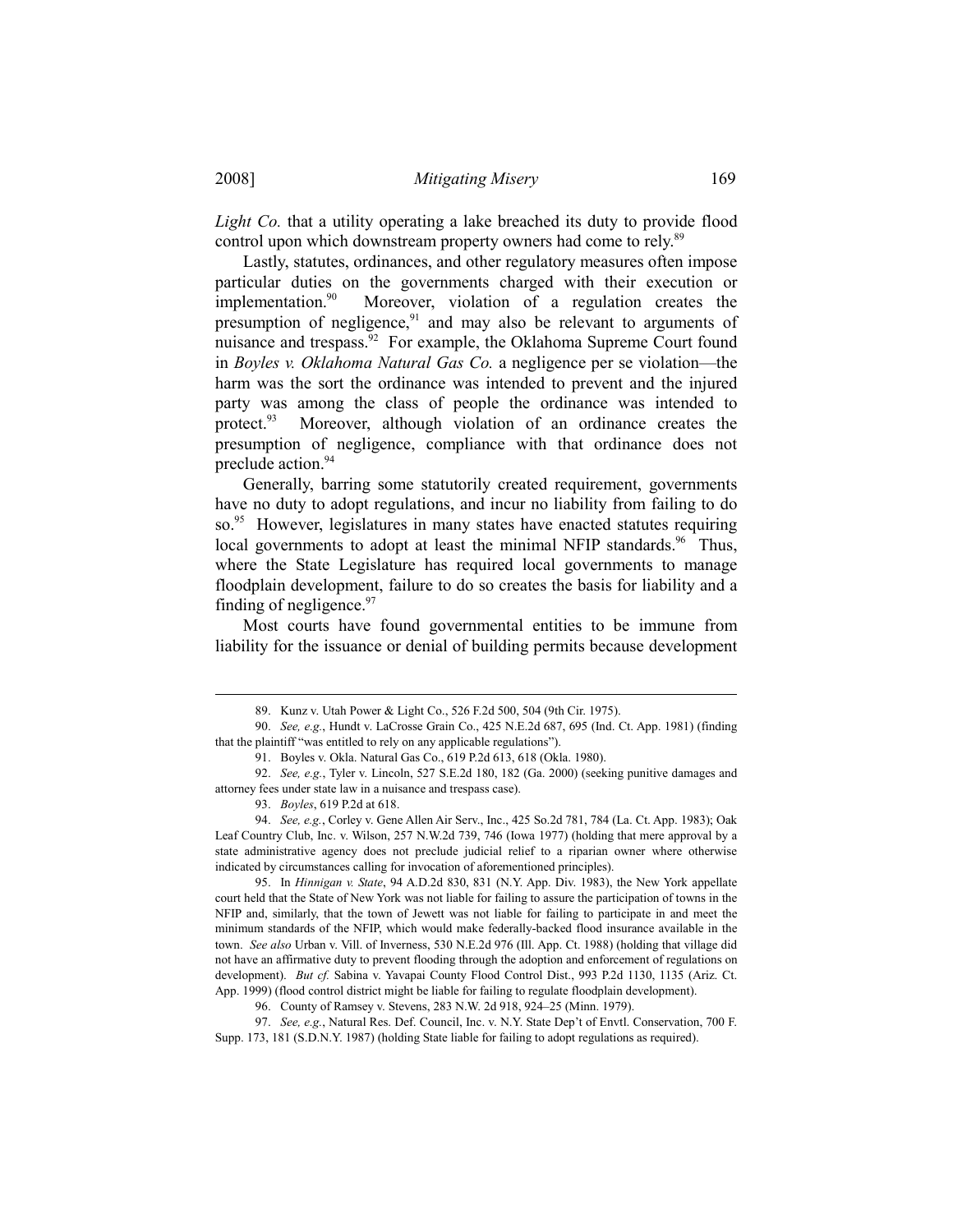review and permit issuance is a discretionary function.<sup>98</sup> Although, this immunity may extend to local government inspections, some courts have found negligence in certain instances.<sup>99</sup>

## III. NO ADVERSE IMPACT STRATEGIES FOR PROTECTING THE PROPERTY RIGHTS OF ALL

As of yet there are no adequate engineering plans for the prevention of floods and for the associated utilization of excess water. . . . If the floods have taught us anything, it is the need of something more than a dam here and a storage reservoir there. We must think of drainage areas embracing the whole country.

Editorial, *After the Deluge*<sup>100</sup>

## *A. NAI & the Fifth Amendment*<sup>101</sup>

The Fifth Amendment to the U.S. Constitution, and similar provisions in state constitutions, prohibits governmental units from taking private property without payment of just compensation.<sup>102</sup> Courts have held that unconstitutional takings may occur in two principal flood hazard contexts.

The first occurs when a governmental unit increases flood or erosion damage on other lands through fills, grading, construction of levees, channelization, or other activities as discussed. The second occurs when the governmental unit adopts regulations that deprive a property owner of all economic value, particularly where the regulation serves no clearly established public purpose. In such situations landowners sometimes claim "inverse condemnation" of their lands. However, very few of these suits

 <sup>98.</sup> *See, e.g.*, Wilcox Assoc. v. Fairbanks North Star Borough, 603 P.2d 903, 905 (Ala. 1979) ("A majority of the federal decisions involving government tort liability for negligence in granting permits and licenses have held the decision to be discretionary functions.").

 <sup>99.</sup> *See, e.g*., Radach v. Gunderson, 695 P.2d 128, 130 (Wash. Ct. App. 1985) (holding the city was liable for expense of moving an oceanfront house that failed to meet the zoning setback, but was constructed pursuant to a permit issued by city, which was aware of the violation during construction); State v. Outagamie County Bd. of Adjustment, No. 94-2353, 1995 Wisc. App. LEXIS 258, \*6–8 (Wisc. Ct. App. Feb. 28, 1995) (finding a successful suit by the State of Wisconsin, which sued a local board of adjustment for exceeding its authority in issuing a variance that allowed construction of a residence in the floodway).

 <sup>100.</sup> Editorial, *After the Deluge*, N. Y. TIMES, Mar. 22, 1936, at E8.

 <sup>101.</sup> Portions of this section are adapted from Kusler &. Thomas, *supra* note 51.

 <sup>102.</sup> U.S. CONST. amend. V.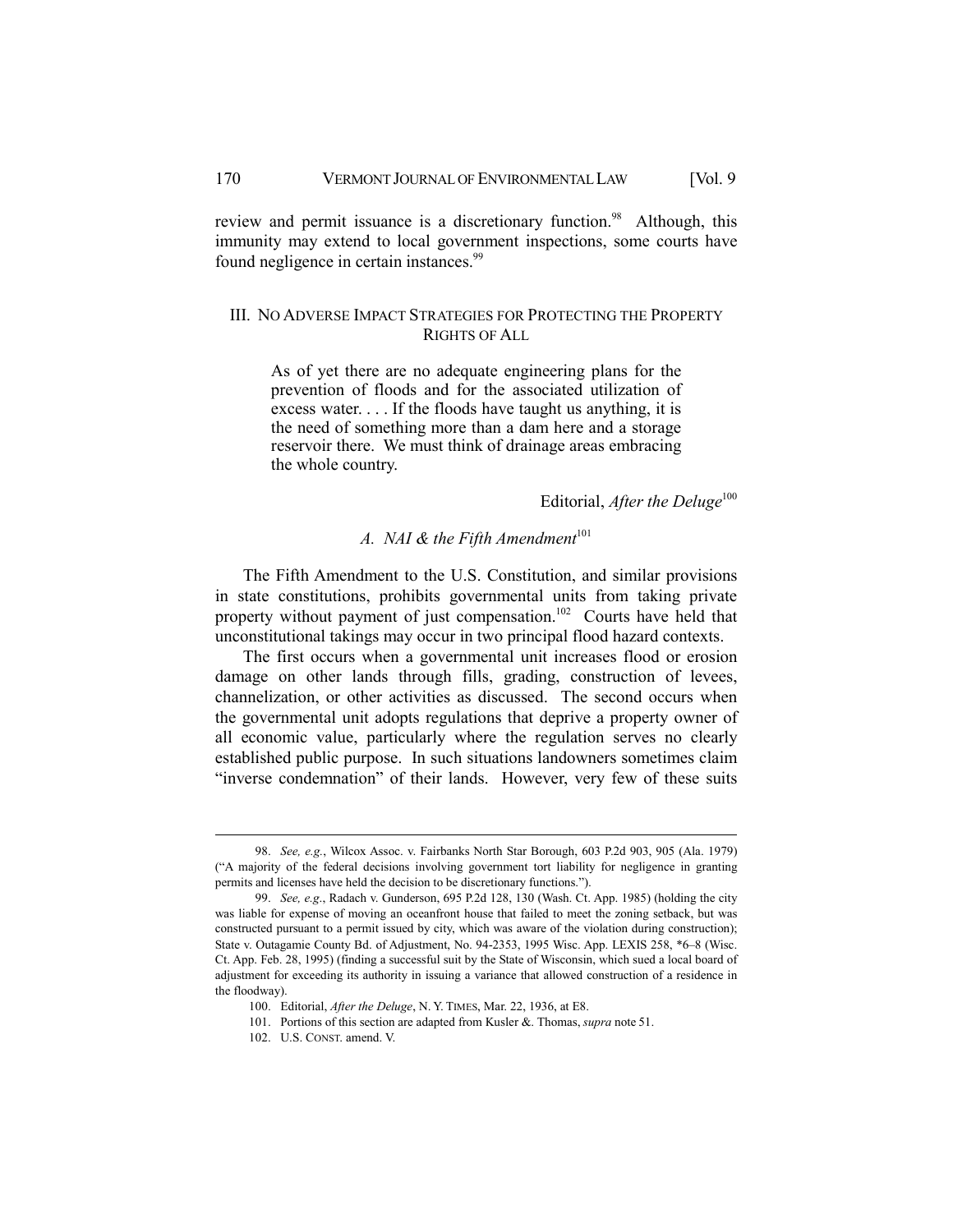have succeeded where communities expressed the public safety benefit of the regulation.

There have been only a handful of successful challenges to floodplain regulations as a taking. Those few cases invariably involved the nearly complete prohibition of building on property having no clearly demonstrated unique or quasi-unique hazard associated with the sites in question. While hundreds of cases have upheld hazard-based regulations, fewer than a dozen appellate cases have found similar regulations to result in an unconstitutional taking of private property. As we shall see, the trend in the courts is to sustain government regulation of hazardous activities for the prevention of harm.

Nevertheless, local governments are often concerned about the possibility of a successful takings challenge to their regulations. These concerns stem from misreading several Supreme Court decisions over the last decade. These decisions, addressing regulations of natural hazard areas, suggest local and state regulations may constitute a taking in certain, very narrow and easily avoidable circumstances. However, all of these decisions expressed overall support of hazard-based regulation.

The U.S. Supreme Court recently issued a ruling in the case of *Lingle v. Chevron U.S.A Inc.*<sup>103</sup> The Court's unanimous opinion sets forth four ways to pursue a regulatory taking cause of action<sup>104</sup>:

- 1. Physical invasion—as in *Loretto v. Teleprompter Manhattan CATV Corp.*<sup>105</sup>The *Loretto* case involved a New York City requirement that all residential buildings must permit a cable company to install cables and a cable box the size of a cigarette pack.106 The Court held that any physical invasion must be considered a taking. $107$
- 2. The total or near-total regulatory taking—as exemplified by *Lucas v. South Carolina Coastal Council*. 108 In that case, the plaintiff was prohibited from building on the only vacant lots left on an otherwise fully developed barrier beach just outside Charleston, South Carolina.109 In 1988, the State enacted the

 <sup>103.</sup> Lingle v. Chevron U.S.A. Inc., 544 U.S. 528 (2005).

 <sup>104.</sup> *Id*. at 548.

 <sup>105.</sup> Loretto v. Teleprompter Manhattan CATV Corp., 458 U.S. 419 (1982).

 <sup>106.</sup> *Id.* at 421.

 <sup>107.</sup> *Id.*

 <sup>108.</sup> Lucas v. S.C. Coastal Council, 505 U.S. 1003, 1009 (1992).

 <sup>109.</sup> *Id*.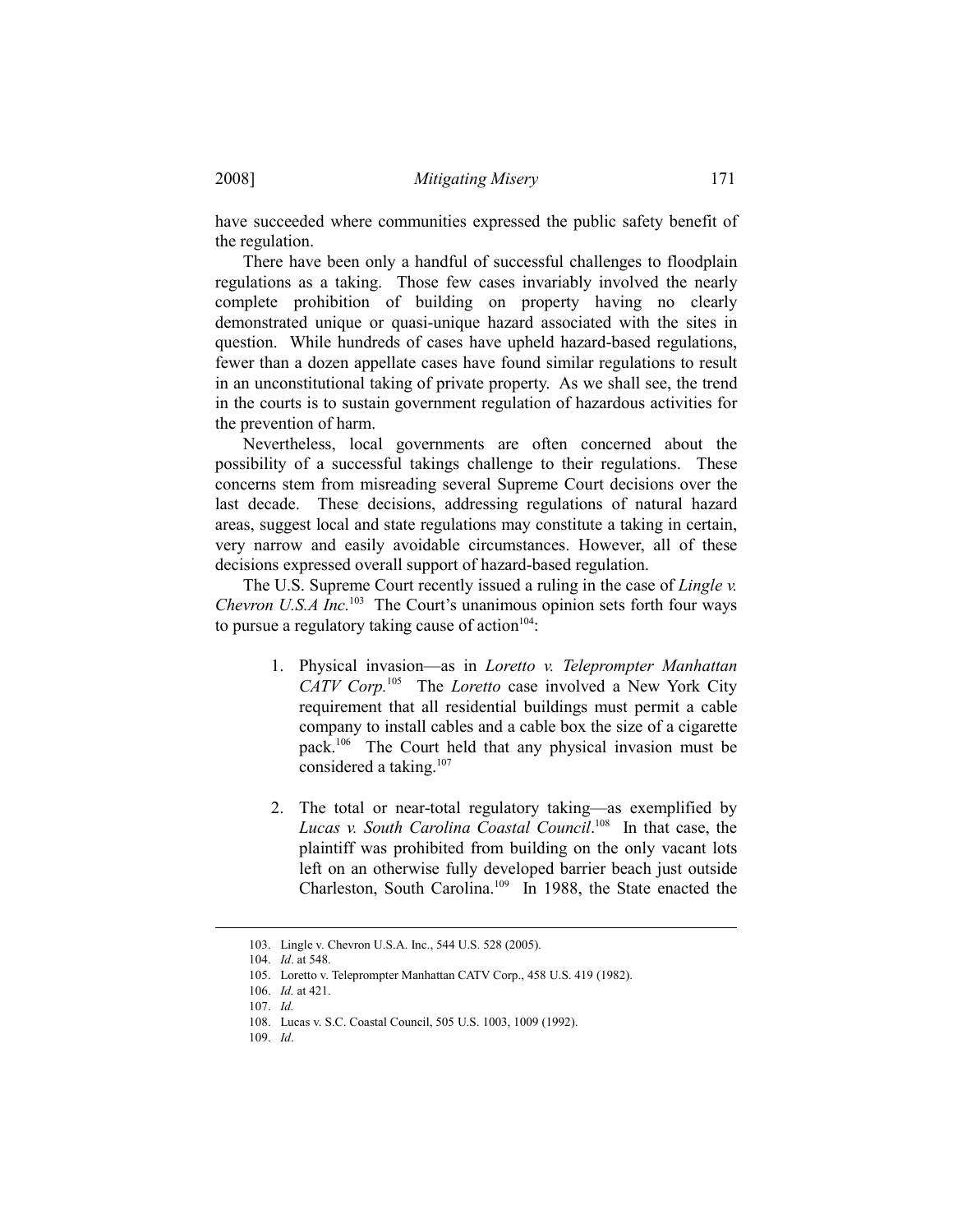Beachfront Management Act, which prevented the landowner from building any permanent habitable structures on his two parcels.110 The landowner asserted the effect of the Act on the value of the lots constituted a taking under the Fifth and Fourteenth Amendments.111

- 3. A significant, but not nearly total taking—exemplified in *Penn Central Transportation Co. v. New York City*. 112 In that case, the Penn Central Company was not permitted to build above Grand Central Station in New York City to the full height permitted by the overlay zoning in the area because of Historic Preservation reasons, but was provided transferable development rights, which therefore left considerable value to the owner in the air rights in dispute. The Court used a three part test: (a) economic impact, (b) regulatory influences on "investment-backed expectations," and (c) character of the government action.<sup>113</sup>
- 4. Land use exactions that are not really related to the articulated government interest—as in *Nollan v. California Coastal*  Comm'n.<sup>114</sup> In that case, the California Coastal Commission conditioned a permit to expand an existing beachfront home provided that the owner grant an public easement to cross his land.<sup>115</sup> The articulated government interest was that the lateral expansion of the home would reduce the amount of beach and ocean the public on the roadside of the home could see, as well as reduce public access to and along the shorefront.<sup>116</sup> The Court indicated that preserving public views from the road really did not have an essential nexus with allowing the public to cross a beach  $117$

In *Lingle*, the Court indicated that it would no longer use the first part of the two-part test for determining a taking set forth in *Agins v. City of Tiburon*: whether the regulation (a) substantially advances a legitimate state

 <sup>110.</sup> *Id*. at 1006.

 <sup>111.</sup> *Id.* at 1009.

 <sup>112.</sup> Penn Cent. Transp. Co. v. New York City, 438 U.S. 104 (1978).

 <sup>113.</sup> *Id.* at 124, 125–38.

 <sup>114.</sup> Nollan v. Cal. Coastal Comm'n, 483 U.S. 825 (1987).

 <sup>115.</sup> *Id*. at 829.

 <sup>116.</sup> *Id.*

 <sup>117.</sup> *Id*. at 836–37.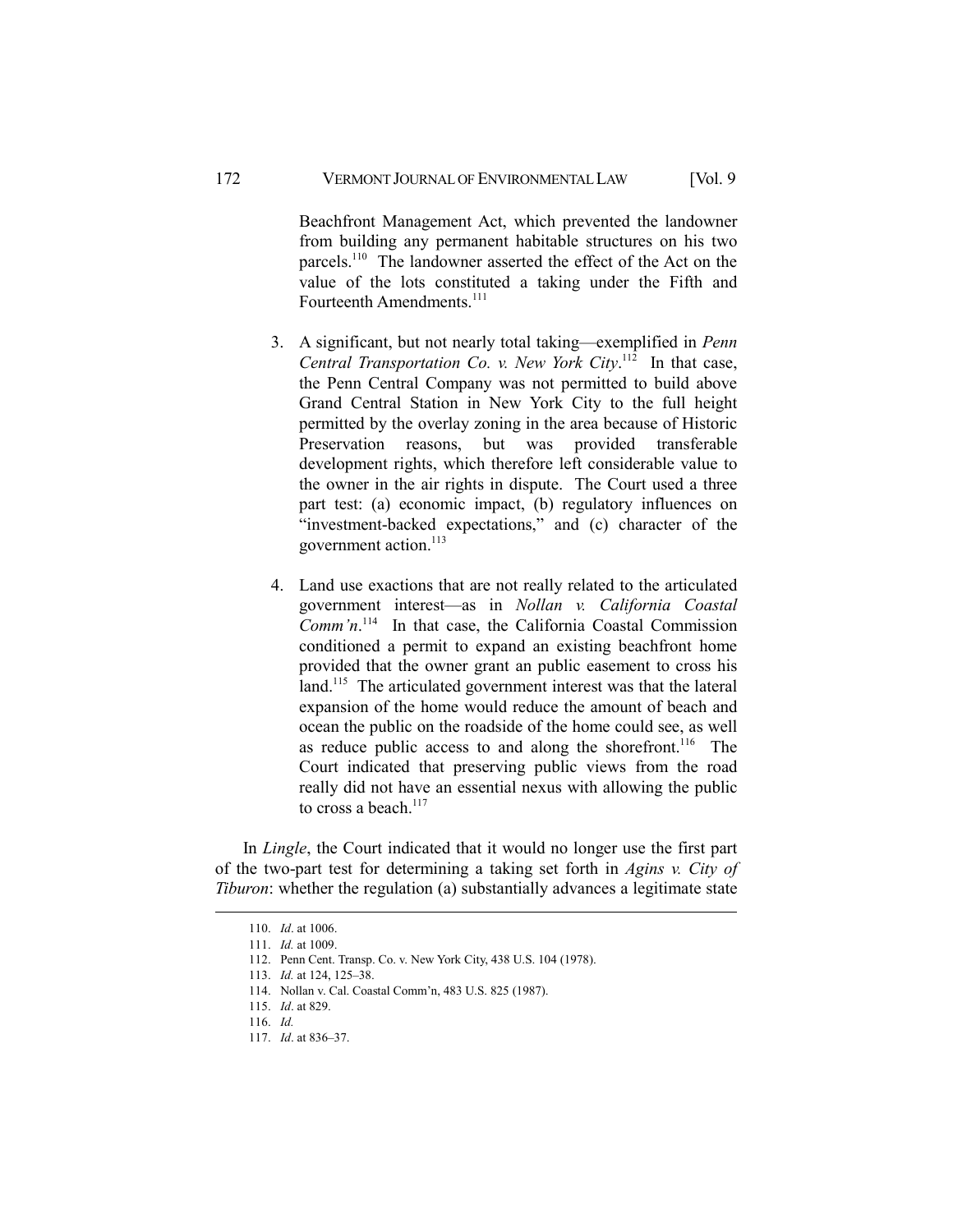interest and (b) denies owner an economically viable use of land.<sup>118</sup> The removal of this "substantially advances a legitimate state interest" prong of a takings test is a boon to floodplain managers and communities working to incorporate NAI principles. In essence, the question of whether an action by a legislative body "substantially advances a legitimate state interest" had provided a mechanism for judicial second-guessing of the relative merits of legislative action. The Supreme Court signaled that it will defer to legislative decisions unless there is no real relationship between what the legislative body desires and the action taken, or there is some other due process or equal protection issue.<sup>119</sup> This clear statement by the nation's highest court supports both the principles of the NFIP and NAI-based floodplain and stormwater management. Both the NFIP and NAI seek to require the safe and proper development of land that is subject to a natural hazard. Neither the NFIP nor NAI floodplain and stormwater management require or support government regulations which would oust people from their property. Previously, in *San Antonio River Authority v. Garrett Bros.*, a Texas court expounded on the importance of local police powers:

> It is clear that in exercising the police power, the governmental agency is acting as an arbiter of disputes among groups and individuals for the purpose of resolving conflicts among competing interests. This is the role in which government acts when it adopts zoning ordinances, enacts health measures, adopts building codes, abates nuisances, or adopts a host of other regulations. When government, in its roles as neutral arbiter, adopts measures for the protection of the public health, safety, morals or welfare, and such regulations result in economic loss to a citizen, a rule shielding the agency from liability for such loss can be persuasively defended, since the threat of liability in such cases could well have the effect of deterring the adoption of measures necessary for the attainment of proper police power objectives, with the result that only completely safe, and probably ineffective, regulatory measures would be adopted.120

In *Gove v. Zoning Board of Appeals*, the Town of Chatham zoned several areas, including its Special Flood Hazard Areas, in such a way that a

 <sup>118.</sup> Lingle v. Chevron U.S.A. Inc., 544 U.S. 528 (2005) (citing Agins v. City of Tiburon, 447 U.S. 255 (1980)).

 <sup>119.</sup> *Id.* at 547–48.

 <sup>120.</sup> San Antonio River Auth. v. Garrett Bros., 528 S.W.2d 266, 273–74 (Tex. App. 1975).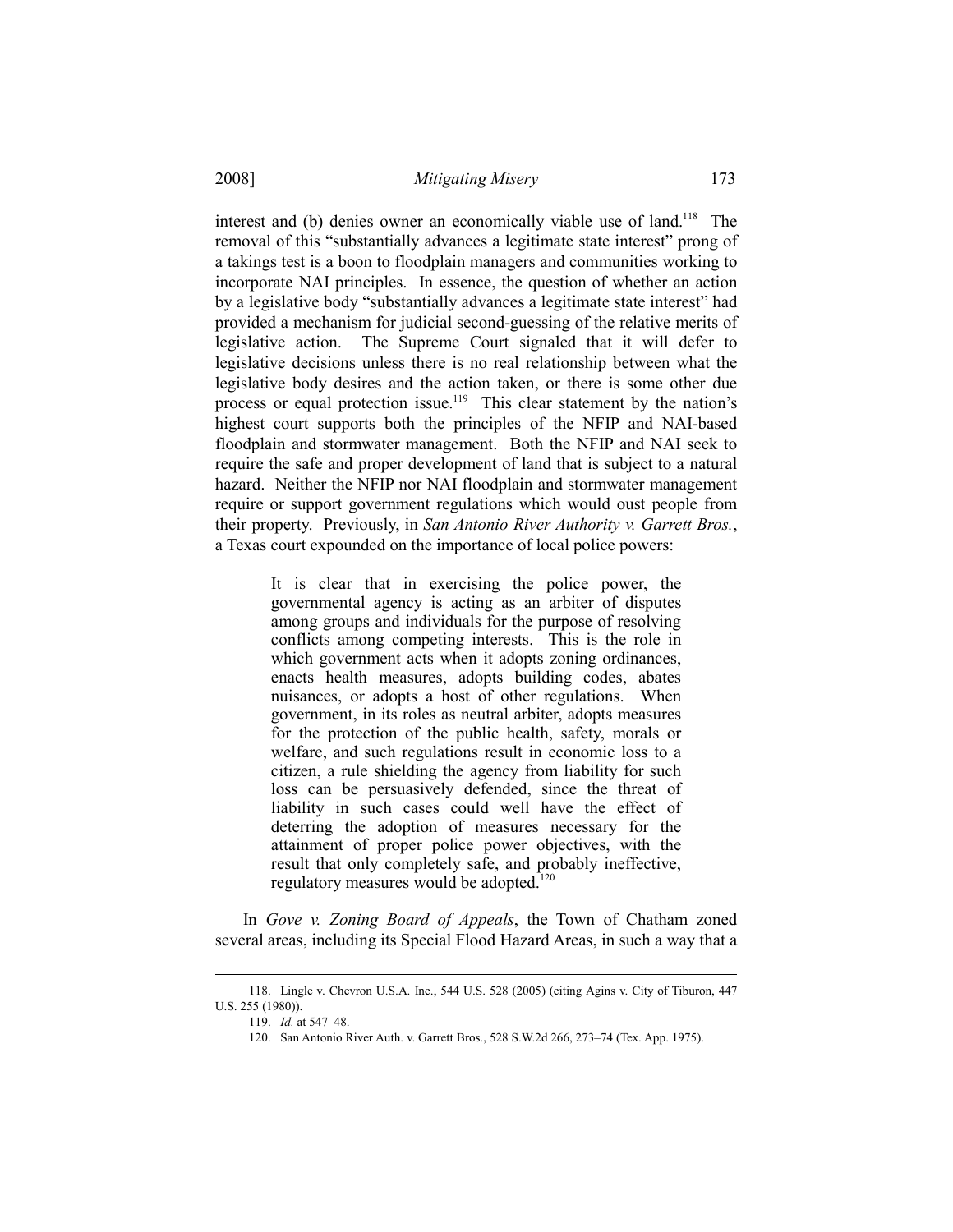variance would be required before building took place.<sup>121</sup> Gove sold a 1.8acre parcel of land on the condition that a building permit for a singlefamily home would be issued.<sup>122</sup> The Town declined to issue the permit, and Gove sued, alleging a taking.<sup>123</sup> In this decision, Massachusetts' highest court emphasized that the Town of Chatham had identified unique hazards on this erosion-prone coastal A-Zone property.<sup>124</sup> The court found that the plaintiffs had not sufficiently shown that they could construct a home in this area without potentially causing harm to others.<sup>125</sup> The Town made a good case that this was not just any A-Zone property in a Special Flood Hazard Area.<sup>126</sup> It is on the coast adjacent to the V-Zone, in an area which has experienced major flooding, and is now exposed to the open ocean waves due to a breach in a barrier beach just opposite the site.127 Further, it is subject to accelerated "normal" erosion, and storm related erosion.<sup>128</sup>

> The 1991 storm flooded the area around lot 93 [Gove's parcel] to a depth of between seven and nine feet above sea level, placing most, if not all, of the parcel underwater. The 1944, 1954, and 1991 storms, while significant, were less severe than the hypothetical "hundred year storm" used for planning purposes, which is projected to flood the area to a depth of ten feet. According to another expert called by Gove . . . , during storms, roads in Little Beach can become so flooded as to be impassable even to emergency vehicles, and access to the area requires "other emergency response methods," such as "[h]elicopters or boats." The same expert conceded that, in an "extreme" event, the area could be flooded for four days, and that, in "more severe events" than a hundred year storm, storm surge flooding in Little Beach would exceed ten feet.<sup>129</sup>

The court upheld the regulations and unequivocally affirmed local interests in preventing harm and protecting the property rights of all.<sup>130</sup> This

 <sup>121.</sup> Gove v. Zoning Bd. of Appeals, 831 N.E.2d 865 (Mass. 2005).

 <sup>122.</sup> *Id*. at 867.

 <sup>123.</sup> *Id.* 

 <sup>124.</sup> *Id*. at 871–75.

 <sup>125.</sup> *Id*.

 <sup>126.</sup> *Id*.

 <sup>127.</sup> *Id.*

 <sup>128.</sup> *Id*.

 <sup>129.</sup> *Id.* at 868.

 <sup>130.</sup> *Id*. at 875.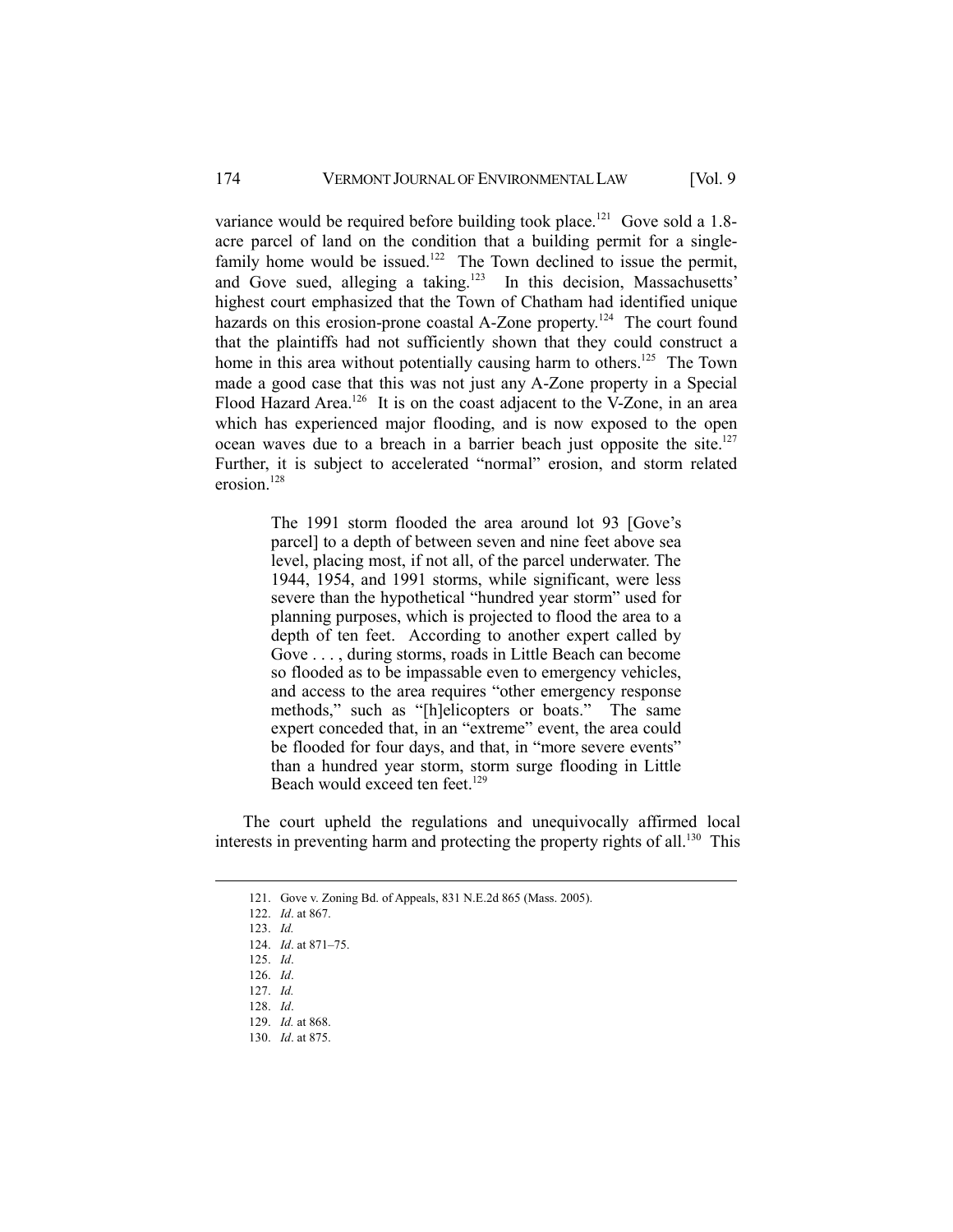decision by the Massachusetts Supreme Judicial Court validates and supports the NFIP, the concept of No Adverse Impact floodplain, and stormwater management, as well as hazards-based regulation in general. While the decision is binding only on Massachusetts courts, it should have a persuasive effect in other jurisdictions.

In the important case *In re Woodford Packers Inc.*, the Vermont Supreme Court reviewed a challenge to a state regulation that established a methodology—based on fluvial erosion for the designation of floodways much broader than the FEMA minimum standard.<sup>131</sup> This case is a huge win for sensible NAI-type regulation based on local conditions and applied to all property owners equally based on the application of a standard methodology to an individual property.

Floodplain managers breathed a collective sigh of relief when the New Jersey Supreme Court reversed and remanded a lower court ruling that a denial of a permit for floodway development was a taking in *Mansoldo v. State*.<sup>132</sup> To date, the authors have been unable to discover any case in this country that reached such a conclusion and involved a floodway. Such a determination could be enormously detrimental to floodplain management and to the fundamental principles of the NFIP.

Courts have upheld, against takings claims, a broad range of regulations designed to stabilize flood risk beyond the minimum standards set forth under the NFIP. For example, in *Hansel v. City of Keene* the New Hampshire Supreme Court considered whether the city's "no significant impact" standard intended to prevent development unless it could be demonstrated "that the cumulative effect of the proposed development, when combined with all other existing and anticipated development, will not increase the water surface elevations of the base flood at any point within the community."<sup>133</sup> In upholding the regulation, the court observed that the floodplain ordinance revealed "an understandable concern among city officials that any water surface elevation increase in the floodplain could, at minimum, strain city resources and impose unnecessary hardship on city residents."<sup>134</sup>

This case could be used by floodplain managers when considering whether to issue permits for structures in the floodway, where engineers have submitted "no-rise" certification. Such certification is often done considering only the proposed structure, not appropriately considering "that the cumulative effect of the proposed development, when combined with all

 <sup>131.</sup> *See In re* Woodford Packers Inc., 830 A.2d 100, 104, 107 (Vt. 2003).

 <sup>132.</sup> Mansoldo v. State, 898 A.2d 1018, 1018–19 (N.J. 2006).

 <sup>133.</sup> Hansel v. City of Keene, 634 A.2d 1351, 1352 (N.H. 1993).

 <sup>134.</sup> *Id.* at 1354.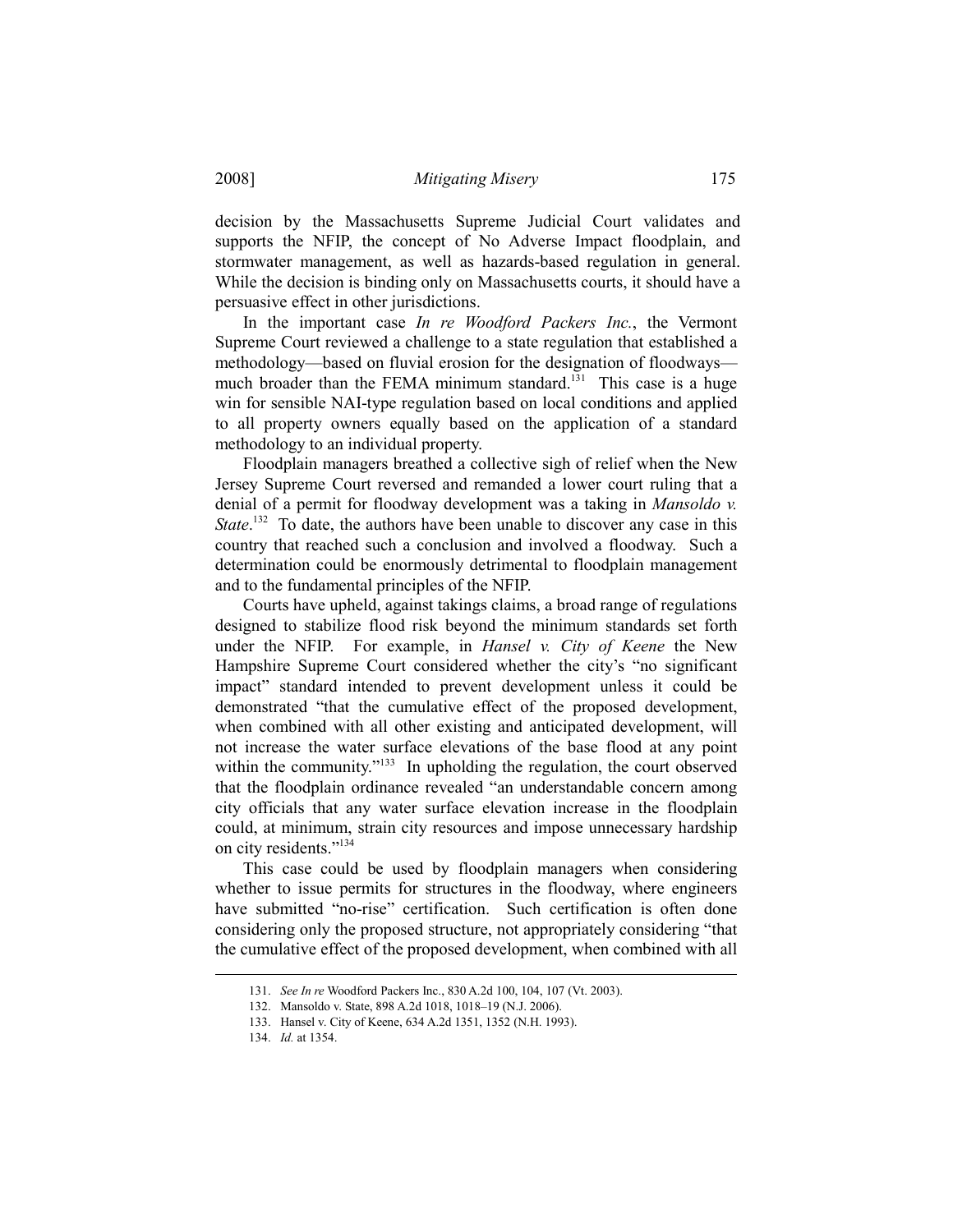other existing and anticipated development, will not increase the water surface elevations of the base flood ... at any point within the community."135

#### *B. Civil Rights Claims & Section 1983*

A 42 U.S.C. § 1983 claim provides a vehicle for seeking redress for an alleged deprivation of a litigant's federal constitutional and federal statutory rights by an official's abuse of position.136 Landowners and developers may use § 1983 to elevate a claim to federal court, requiring local officials to defend their ordinances or permitting decisions in venues often hundreds of miles away.<sup>137</sup>

To establish a prima facie case under § 1983, plaintiffs must successfully allege two elements: (1) the action occurred "under color of state law" and (2) the action is a deprivation of a constitutional right or a federal statutory right.<sup>138</sup> The first element involves a fact-specific inquiry wherein the court must examine the relationship between the challenged action and the government.<sup>139</sup> When a plaintiff sues a governmental entity, such as a city or county, for a constitutional violation arising from its policy or custom, action under color of law is present because the entity was created by state law.140 Because a governmental entity generally acts only through its agents or employees, all regulatory actions associated with development review, approval, and enforcement occur under color of law. The second element involves the alleged deprivation of selected

l

 140. *See, e.g.*, Monell v. Dep't of Soc. Servs., 436 U.S. 658, 690–91 (1978) ("[T]he Civil Rights Act of 1871 compels the conclusion that Congress *did* intend municipalities and other local government units to be included among those persons to whom § 1983 applies.").

 <sup>135. 44</sup> C.F.R. § 60.3(c)(10) (2007).

 <sup>136. 42</sup> U.S.C. § 1983 (2000).

 <sup>137.</sup> Section 1983 reads as follows:

Every person who, under color of any statute, ordinance, regulation, custom, or usage, of any State or Territory . . . subjects, or causes to be subjected, any citizen of the United States or other person within the jurisdiction thereof to the deprivation of any rights, privileges, or immunities secured by the Constitution and laws, shall be liable to the party injured in an action at law, suit in equity, or other proper proceeding for redress . . . .

*Id.*

 <sup>138.</sup> Parratt v. Taylor, 451 U.S. 527, 535 (1981), *overruled in part by* Daniels v. Williams, 474 U.S. 327, 330–31 (1986*)*.

 <sup>139.</sup> *See* Brentwood Acad. v. Tenn. Secondary Sch. Athletic Ass'n, 531 U.S. 288, 295–96 (2001) ("Thus, we say that state action may be found if, though only if, there is such a 'close nexus between the State and the challenged action' that seemingly private behavior 'may be fairly treated as that of the State itself.' What is fairly attributable is a matter of normative judgment, and the criteria lack rigid simplicity.") (citation and footnote omitted).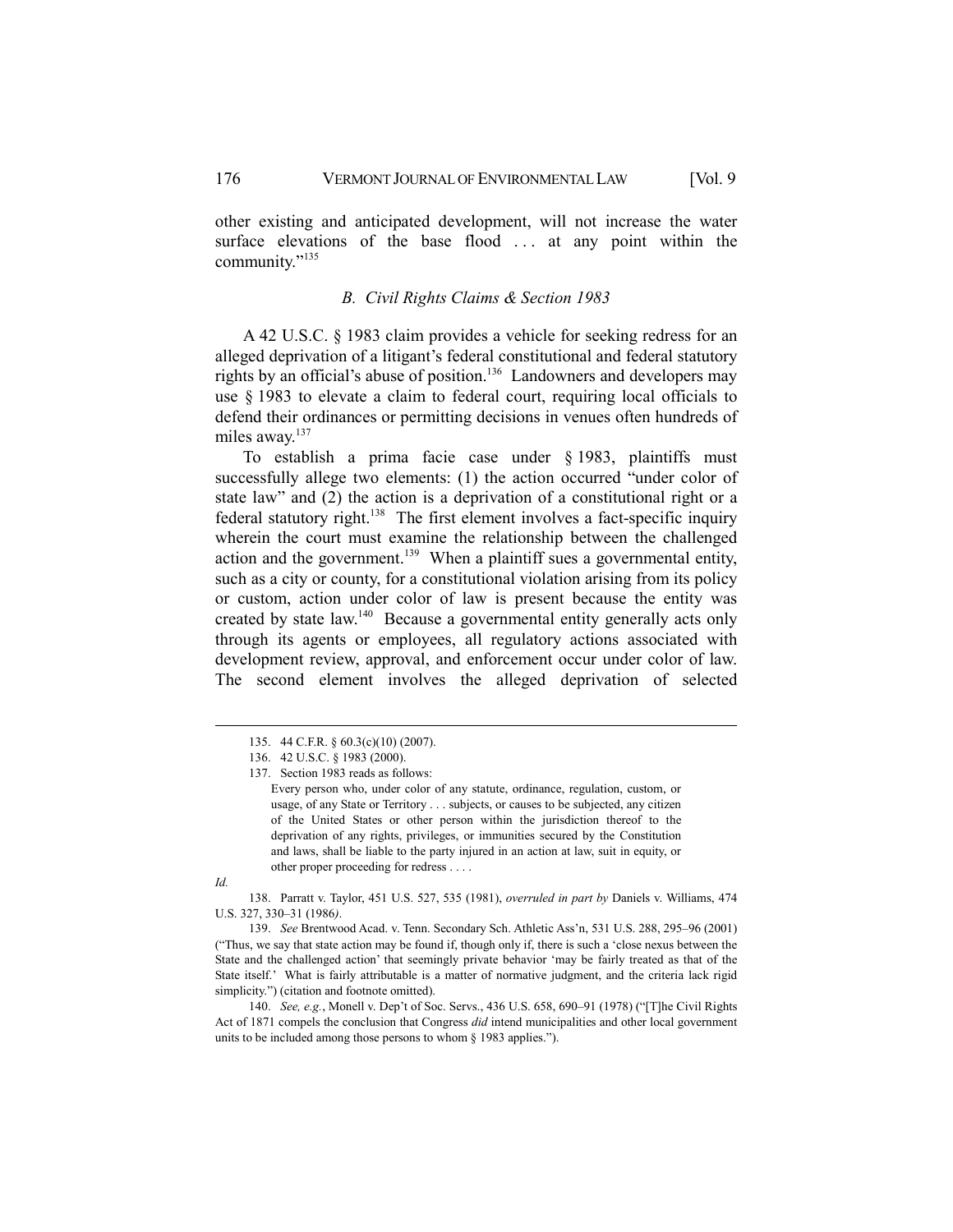constitutional rights.<sup>141</sup> When a plaintiff asserts the violation of a right specifically enumerated in the Bill of Rights or protected under the Due Process Clause, the violation occurs at the time of the challenged conduct and the  $\S$  1983 remedy is available.<sup>142</sup>

Governments may exercise eminent domain authority in ways that give rise to actions under § 1983. While liberty interests may be derived directly from the Due Process Clause or created by state law, property interests "are created . . . from an independent source such as state law."143 In *La Raza Unida v. Volpe*, plaintiffs sought to halt the acquisition of land for highway construction that would displace them from their homes.<sup>144</sup> Plaintiffs based their claim, in part, on provisions of the Uniform Relocation Assistance and Real Property Act of 1970, which entitled those displaced by federal construction projects to various forms of assistance in relocation.<sup>145</sup> The court held that under the Act, state officers were obligated "to determine that, comparable, decent, safe, and sanitary replacement housing will be available for displaced persons prior to displacement," and their failure to do so was actionable under  $\S$  1983.<sup>146</sup>

Section 1983 operated in the floodplain context in *Wozniak v. County of Du Page*, where county officials denied a permit for proposed development on the grounds that the property was prone to flooding.<sup>147</sup> On appeal, the court reversed the zoning board's decision and granted the property owners' permit request.<sup>148</sup> Subsequently, the property owners alleged in federal court that the county violated their due process rights, not based on mere mistake of floodplain determination, but as part of a conspiracy to preserve their property for a future public roads project.<sup>149</sup> The district court concluded that, since it was "conceivable that if the Wozniaks were successful in proving that the flood plain decision was a sham, was in violation of applicable standards and appropriate guidelines, and was made only to improperly preserve the land for another purchaser, their federal claim could proceed to judgment."150

 <sup>141.</sup> *Parratt*, 451 U.S. at 535.

 <sup>142.</sup> Zinermon v. Burch, 494 U.S. 113, 125 (1990) (quoting *Daniels*, 474 U.S. at 331).

 <sup>143.</sup> Bd. of Regents v. Roth, 408 U.S. 564, 577 (1972).

 <sup>144.</sup> La Raza Unida v. Volpe, 440 F. Supp. 904, 906 (N.D. Cal. 1977).

 <sup>145.</sup> *Id*.

 <sup>146.</sup> *Id.* at 912 (quoting H.R. REP. NO. 91-1656 (1970), *reprinted in* 1970 U.S.C.C.A.N. 5850, 5852).

 <sup>147.</sup> Wozniak v. County of Du Page, 569 F. Supp. 813, 814–15 (N.D. Ill. 1983).

 <sup>148.</sup> *Id*. at 814 n.1.

 <sup>149.</sup> *Id*. at 814–15.

 <sup>150.</sup> *Id.* at 816.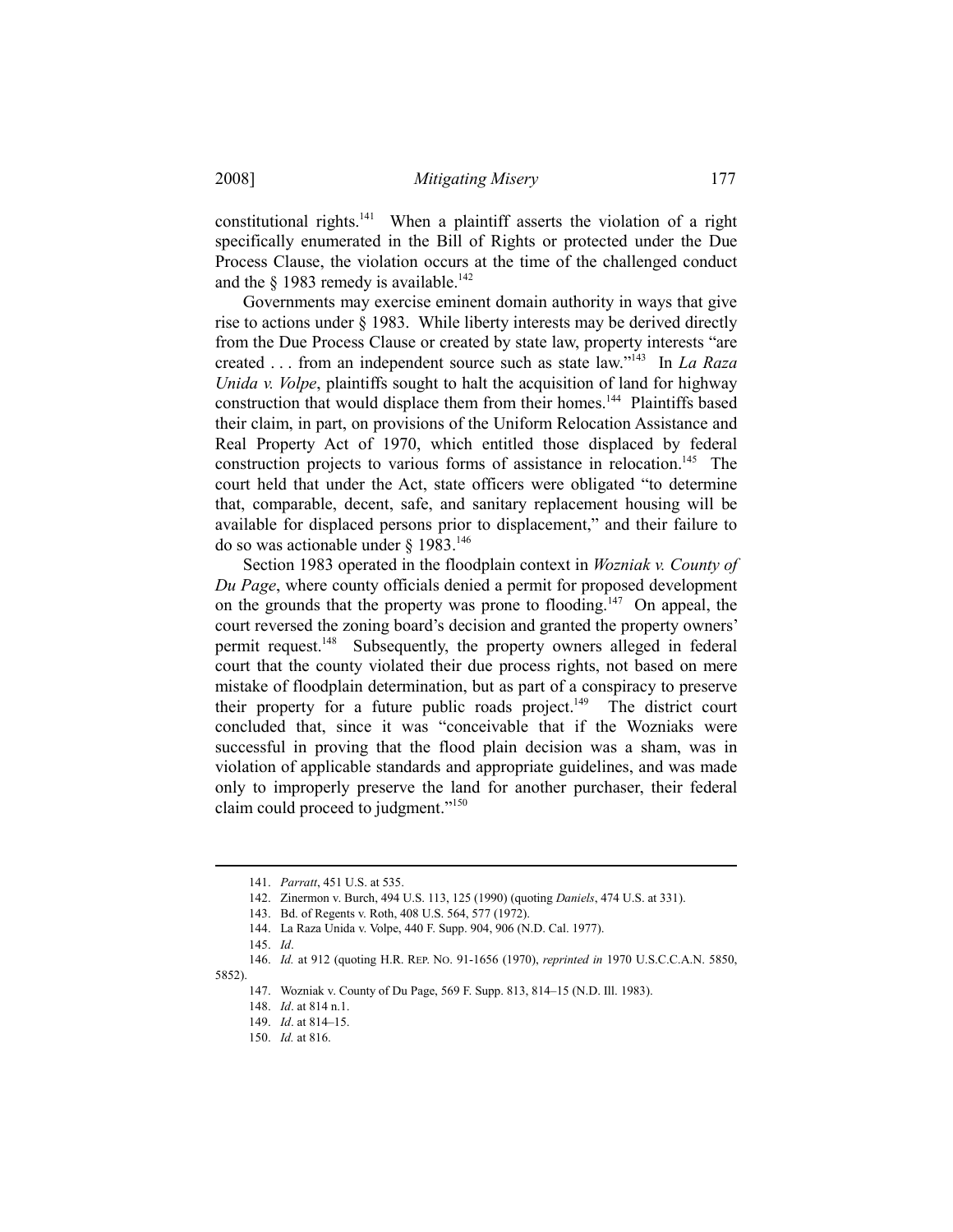In another case, *A.A. Profiles, Inc. v. City of Fort Lauderdale*, the landowner sought "relief under 42 U.S.C. § 1983 for the taking of property without just compensation in violation of the fifth amendment and the deprivation of property without due process in violation of the fourteenth amendment."<sup>151</sup> The Eleventh Circuit first held that the case was ripe for adjudication under § 1983, because city's action was final.<sup>152</sup> The court then distinguished between the finality of the administrative action and the exhaustion of administrative remedies.<sup>153</sup> No adequate remedy, administrative or otherwise, was available to appellant.<sup>154</sup> The court also considered that the city had previously approved development of the land, and the owner had expended a great deal of time and money in pursuing the development.<sup>155</sup> The court concluded that the city's rezoning of his land was an unconstitutional taking.<sup>156</sup>

Municipalities can be held liable under § 1983 for failure to adequately train its officials, employees, and agents. The U.S. Supreme Court reached this conclusion in the 1989 decision *Collins v. City of Harker Heights*, noting that:

> [I]f a city employee violates another's constitutional rights, the city may be liable if it had a policy or custom of failing to train its employees and that failure to train caused the constitutional violation. In particular, we held that the inadequate training of police officers could be characterized as the cause of the constitutional tort if—and only if—the failure to train amounted to "deliberate indifference" to the rights of persons with whom the police come into contact.<sup>157</sup>

Subsequently, lower courts have considered property interests in the context of § 1983 claims, and reinforced the importance of due process, transparency, notice, and consistency in the application of local standards for communities wishing to avoid civil rights challenges. In *Staubes v. City of Folly Beach*, the South Carolina Court of Appeals considered whether the city's denial of permits for reconstruction of a substantially damaged

 <sup>151.</sup> A.A. Profiles, Inc. v. City of Fort Lauderdale, 850 F.2d 1483, 1484 (11th Cir. 1988), *cert. denied*, 490 U.S. 1020 (1989) (footnote omitted).

 <sup>152.</sup> *Id*. at 1486–87.

 <sup>153.</sup> *Id*.

 <sup>154.</sup> *Id*.

 <sup>155.</sup> *Id*. at 1488.

 <sup>156.</sup> *Id*.

 <sup>157.</sup> Collins v. City of Harker Heights, 503 U.S. 115, 123–24 (1992).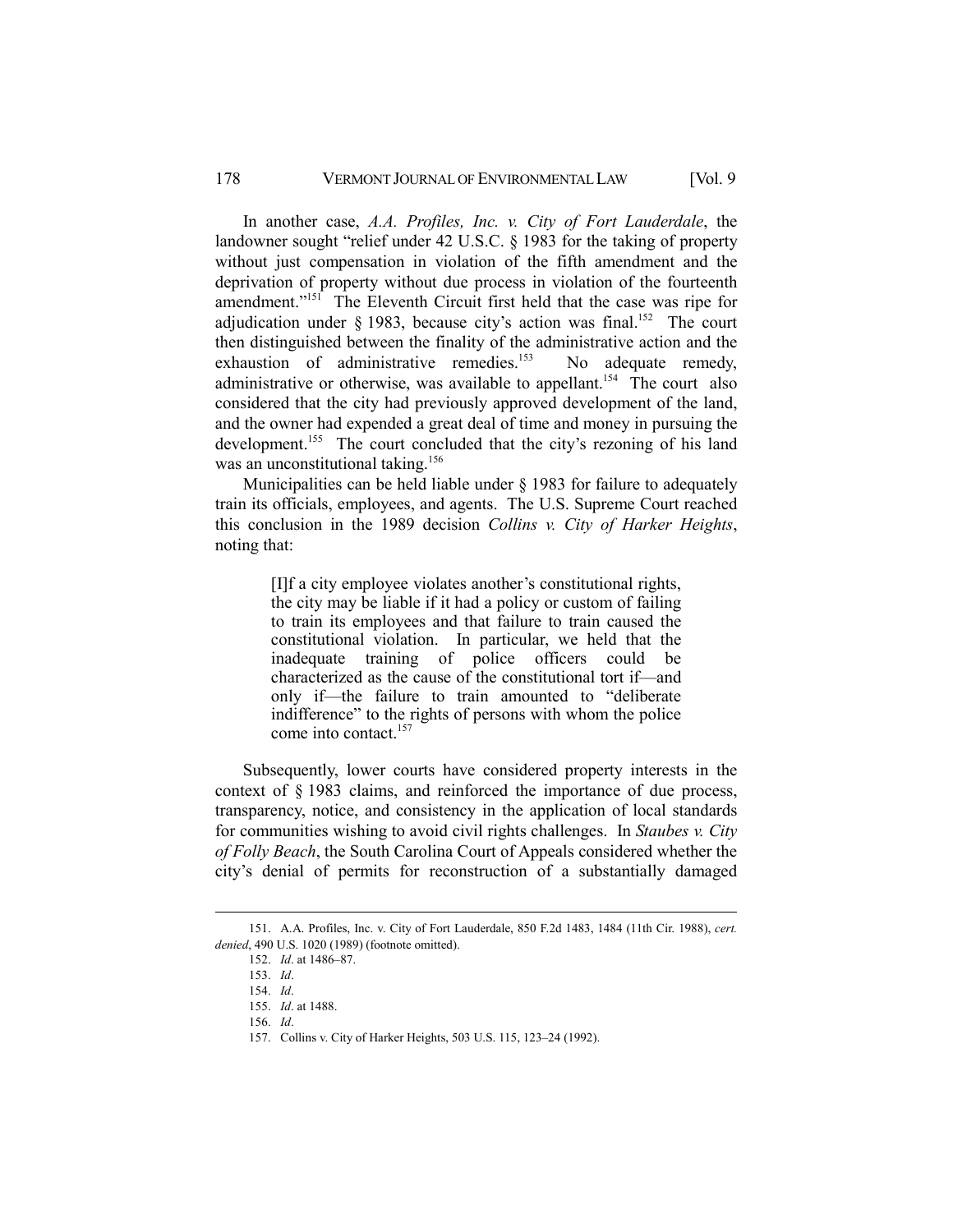structure manifested a taking and whether the city's action violated the property owner's procedural due process rights under  $\S 1983$ <sup>158</sup>. The court held that even though the City had revoked the property owner's building permit for repairing the damage following Hurricane Hugo, the City "did not deprive owner of all economically viable use" of his land. The court reasoned that the owner may have rented the residential building had he taken steps to comply with applicable building codes.<sup>159</sup> Since the owner could have profited without the permit, the court found that the City had not temporarily taken the property owner's land.<sup>160</sup>

However, the City did not substantiate revoking Staubes' building permit with evidence that the estimated cost of repairs exceeded fifty percent of the building's pre-Hugo market value.<sup>161</sup> As a result, the Court remanded to the trial court for determination as to whether the City's actions were sufficiently negligent to support Staubes' claim under the South Carolina Torts Claims Act.<sup>162</sup> Oddly, Staubes' claims were dismissed in 2001 because he was not able to demonstrate that he owned the property.163 Even so, *Staubes v. City of Folly Beach* still provides support for landowner claims of gross negligence where a city fails to support actions with clear, meaningful, and expert evidence where needed.<sup>164</sup>

Floodplain mapping and determination can be controversial subjects of litigation. States, through enabling legislation, often grant discretion to municipal authorities to regulate land use in order to prevent injury to people and damage to property. Since local governments that participate in the NFIP adopt, enforce, and help maintain Flood Insurance Rate Maps (FIRMs), they may regulate flood hazard areas beyond the boundaries shown on an effective FIRM.

Courts have upheld this local practice where it is congruent with enabling statutes and designed to secure safety from hazards like flooding. The District Court for the District of Connecticut affirmed this principle in *Ravalese v. Town of East Hartford*, when the plaintiff landowner claimed that the town's use of a more restrictive floodplain map deprived him "of his property without due process of law and without compensation and that the actions of [the town], therefore, constituted violations of the Fifth and

 <sup>158.</sup> Staubes v. City of Folly Beach (Staubes I), 500 S.E.2d 160 (S.C. Ct. App. 1998).

 <sup>159.</sup> *Id*. at 165.

 <sup>160.</sup> *Id*. at 165–66.

 <sup>161.</sup> *Id*. at 168.

 <sup>162.</sup> *Id*.

 <sup>163.</sup> Staubes v. City of Folley Beach (Staubes II), 95-CP-10-2402, 2001 WL 35835129 (S.C. Com. Pl. Jan. 18, 2001).

 <sup>164.</sup> *Staubes I*, 500 S.E.2d at 168.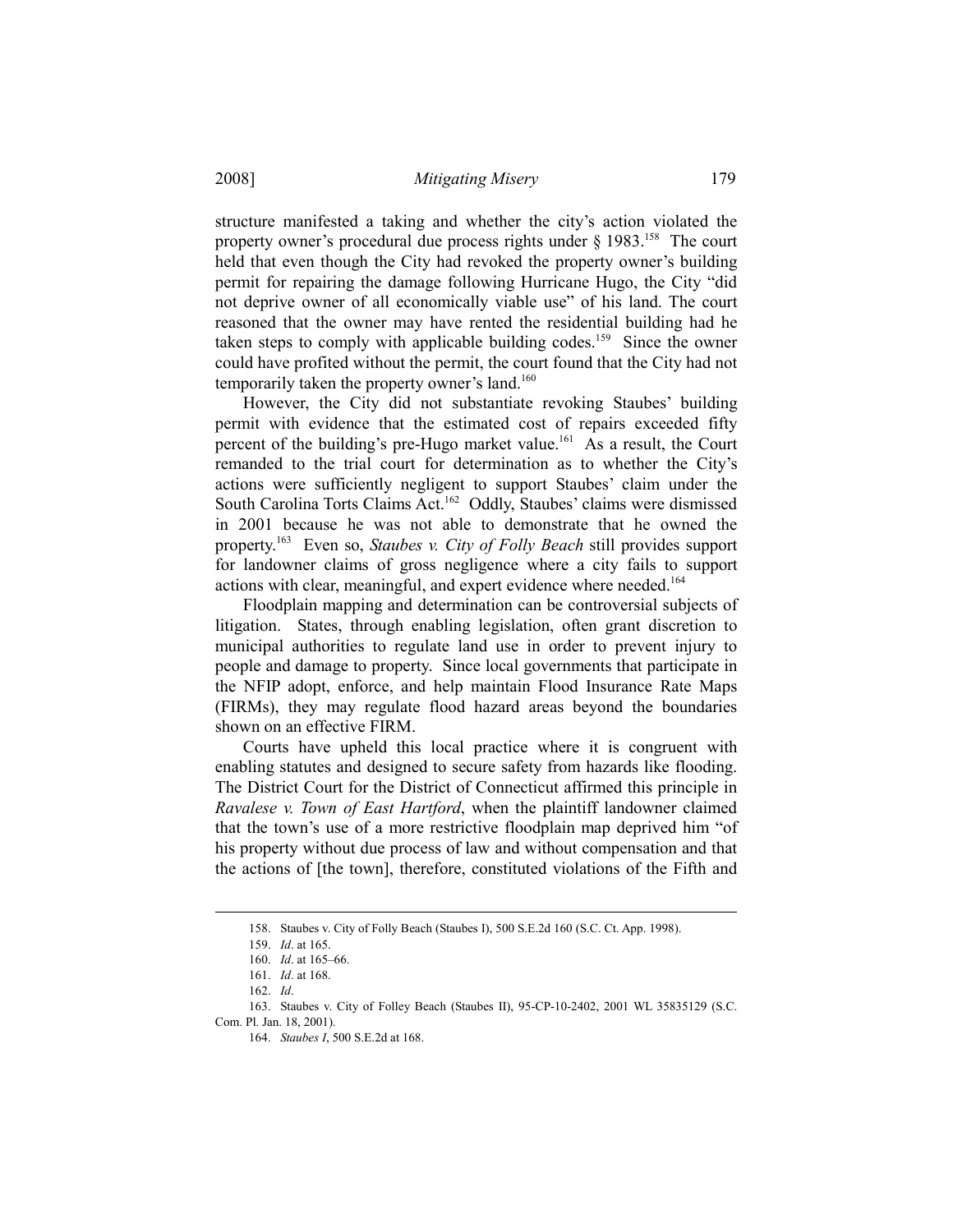Fourteenth Amendments redressable under 42 U.S.C. § 1983."165 The court upheld the town's authority to regulate from its own maps, rather than those of the state or federal governments, and concluded that the ordinance "simply regulates construction and use so that development in such a zone does not increase the potential for personal and economic harm from a flood $"166"$ 

More recently, in *Ahern v. Fuss & O'Neill, Inc.*, a developer filed a § 1983 action against a Connecticut town in connection with its adoption of a revised floodplain map that reflected a higher flood elevation for the redevelopment site.<sup>167</sup> "The map revision resulted from the belated discovery of a discrepancy in previously existing documents describing the floodplain," and required that the developer modify the proposed development in such a way that, in the developer's view, rendered the site unsuitable.<sup>168</sup> The court concluded that the town's adoption of the revised map was not its own policy decision; it was an adoption of federal flood elevation levels in accord with the town's policy of participation in the NFIP.<sup>169</sup>

The Floodplain Administrator for Canadian County, Oklahoma was sued individually and in her official capacity by a plaintiff landowner who claimed violations of the takings clause of the Fifth Amendment, and his right to procedural and substantive due process under the Fourteenth Amendment.<sup>170</sup> The plaintiff claimed a taking of his property due to the county's action of declaring his land a floodplain.<sup>171</sup> In addition, the plaintiff also brought a state law claim against the county and its officials for inverse condemnation, intentional interference with contractual relations, and civil conspiracy against the officials as individuals. The district court found the claims not ripe for review, since the landowner had not filed a complete permit application and the county had rendered no final decision.172 The court relied on a Supreme Court case to conclude that "the economic impact of the challenged action and the extent to which it interferes with reasonable investment-backed expectations . . . cannot be evaluated until the administrative agency has arrived at a final, definitive position regarding how it will apply the regulations at issue to the particular

 <sup>165.</sup> Ravalese v. Town of E. Hartford, 608 F. Supp. 575, 576 (D. Conn. 1985).

 <sup>166.</sup> *Id.* at 580.

 <sup>167.</sup> Ahern v. Fuss & O'Neill, Inc., 826 A.2d 1224, 1231–32 (Conn. App. Ct. 2003).

 <sup>168.</sup> *Id*. at 1225.

 <sup>169.</sup> *Id.* at 1231–32.

 <sup>170.</sup> Glen Eagles of Canadian County, L.L.C. v. Bd. of County Comm'rs, CIV-05-0469-HE, 2006 U.S. Dist. LEXIS 27266, at \*6 (D. Okla. May 1, 2006).

 <sup>171.</sup> *Id*. at 6–7.

 <sup>172.</sup> *Id*. at 9.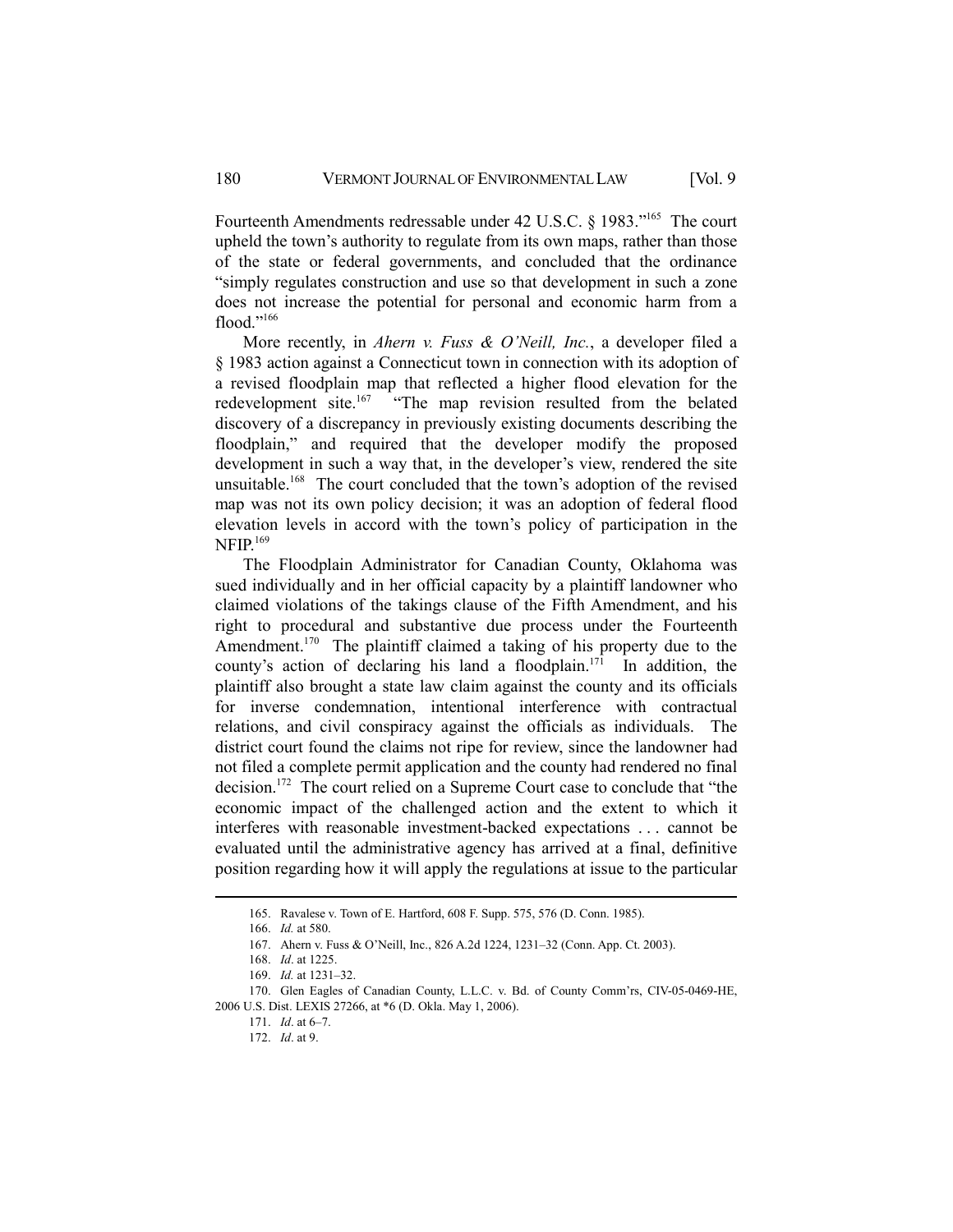land in question."<sup>173</sup> Since the federal takings claim was not ripe, the court considered all of the related constitutional claims to be "coextensive" and also not ripe.174

In *York v. Cedartown*, the plaintiffs filed a § 1983 claim that the city's negligently designed and erected street and drainage system diminished the value of their property and constituted a continuing nuisance.<sup>175</sup> The Fifth Circuit held that the damages may be actionable in tort, but did not suggest the level of abuse of governmental power necessary to elevate the claim to a constitutional civil rights violation.<sup>176</sup>

Courts have consistently found that state compensation procedures may be available and must be exhausted for landowners to pursue their action in federal court. For example, "[i]nverse condemnation actions brought under Fifth Amendment are subject to this ripeness requirement . . . . [i]f and only if a [landowner] is unable to obtain remedy at the administrative and state court level, [landowners] may pursue action in federal court for taking without just compensation."<sup>177</sup>

However, a Minnesota court held that damages were appropriate where the county's negligent construction of a public project altered the flow of water causing severe structural damage to a home.<sup>178</sup> "Because appellant's residence was present prior to the enactment of the [city's floodplain management] ordinance, it could remain as a nonconforming use, but the ordinance prohibit[ed] reconstruction of a nonconforming use . . . destroyed to an extent of fifty percent or more of its assessed value."179 When the city condemned the home on grounds it was a hazardous building under Minnesota law, the plaintiff homeowner vacated and eventually defaulted on his mortgage.180 The court found that the city exercised its authority under the state's safe building laws, "but it effectively applied a standard enacted as part of the floodplain ordinance [and] used that standard without

l

178. Oswalt v. County of Ramsey, 371 N.W.2d 241 (Minn. Ct. App. 1985).

 <sup>173.</sup> *Id.* at 10 (citing Williamson County Reg'l Planning Comm'n v. Hamilton Bank of Johnson City, 473 U.S. 172, 191 (1985)).

 <sup>174.</sup> *Id*. at 13.

 <sup>175.</sup> York v. Cedartown, 648 F.2d 231, 231–32 (5th Cir. 1981).

 <sup>176.</sup> *Id*. A Georgia court has followed the Fifth Circuit's ruling in *York*. Baranan v. Fulton County, 299 S.E.2d 722 (Ga. 1983).

 <sup>177.</sup> Bensch v. Metro. Dade County, 952 F. Supp. 790, 795 (S.D. Fla. 1996); *see also* Anderson v. Chamberlain, 134 F. Supp. 2d 156 (D. Mass. 2001) (citing *Williamson County*, 473 U.S. 172, the court applied a two-part test to determine whether a federal takings claim is ripe); Clear Channel Outdoor v. City of Lakewood, 04-5427 FDB, 2005 WL 1354609 (W.D. Wash. Jun. 3, 2005) (not reported in F. Supp. 2d) (dismissing takings claim for lack of ripeness).

 <sup>179.</sup> *Id*. at 245.

 <sup>180.</sup> *Id.* at 244.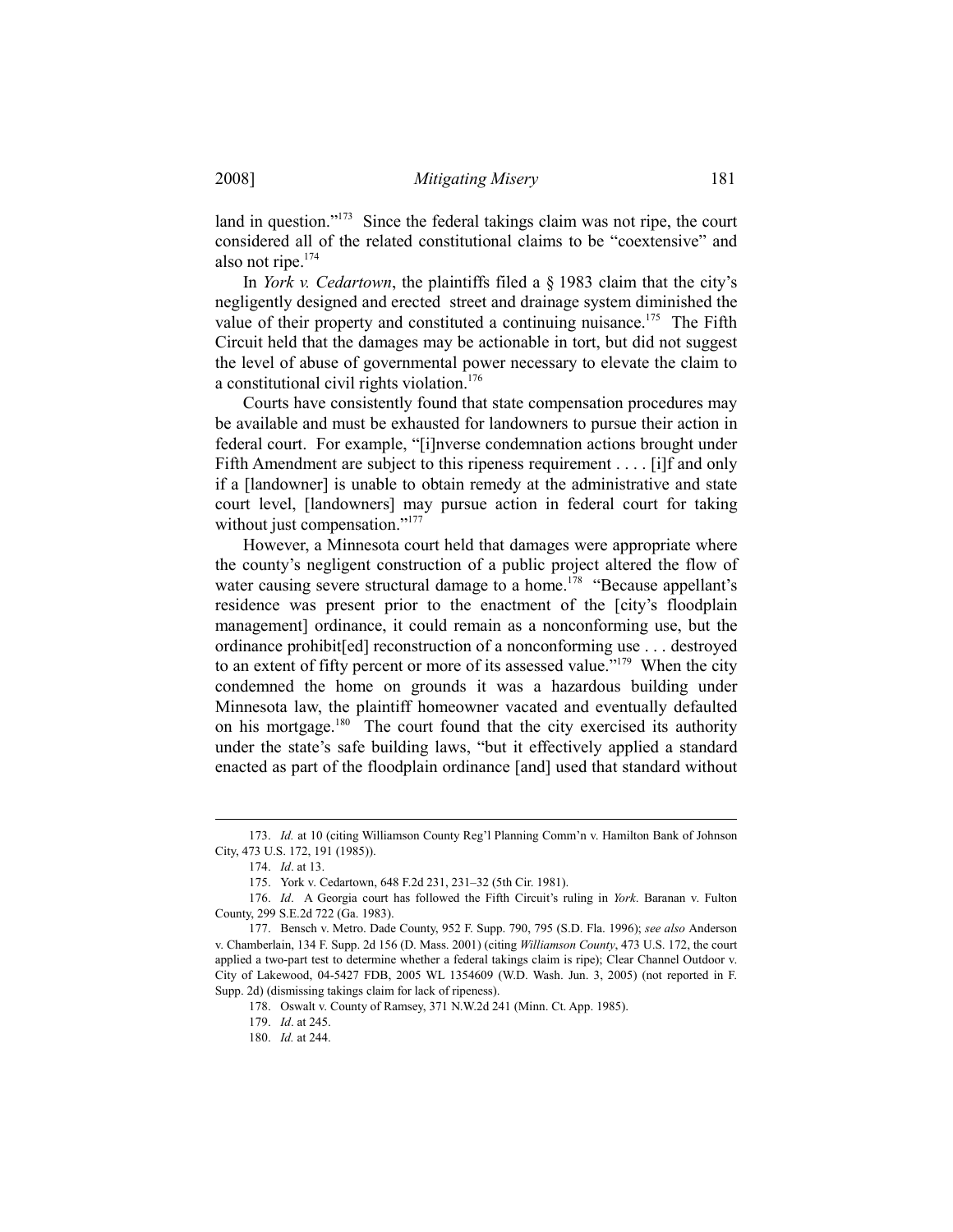the determination it would necessarily make if it exercised force openly under the ordinance."<sup>181</sup>

In addition to due process grounds, the U.S. Constitution provides for claims of violations of equal protection rights, as in *Willowbrook v. Olech*.<sup>182</sup> Mrs. Olech's complaint alleged that the municipality demanded a thirty-three foot easement as a condition of connecting her property to the municipal water line, whereas only a fifteen foot easement was required from other property owners in her subdivision.<sup>183</sup> Further, she claimed that the municipality's demand for additional footage was irrational and wholly arbitrary and that the village ultimately connected her property after receiving a clearly adequate fifteen foot easement.<sup>184</sup> On certiorari, the Supreme Court held that Mrs. Olech had successfully stated a cognizable equal protection claim.<sup>185</sup>

In the recent case of *O'Mara v. Town of Wappinger*, property owners and their property management company filed an action against defendant town and asserted a claim for declaratory judgment of ownership free and clear of restriction, a claim under § 1983 for violation of their substantive due process rights, and state law claims for fraud and negligent misrepresentation.<sup>186</sup> Prior to closing on a purchase, the property owners had a title search done, but the search made no mention of open space or "no build" restrictions on either parcel.<sup>187</sup> It was brought to the Town's attention by one of the heirs of the original owner of the property that the property was not supposed to be developed, and the town zoning administrator issued a stop work order to the property owners.<sup>188</sup> The town offered to grant the property owners a certificate of occupancy upon the contingency that the rest of the two parcels of property would be designated as open space.189 The court found that because the development restriction on the property was not properly recorded, the restriction was not enforceable against bona fide purchasers, such as the property owners.<sup>190</sup>

In *Neifert v. Department of Environment*, plaintiff landowners "sought damages and attorneys' fees from the Department and, pursuant to 42 U.S.C. § 1983, from the officials responsible for the permit denials

 <sup>181.</sup> *Id.* at 247.

 <sup>182.</sup> Village of Willowbrook v. Olech, 528 U.S. 562 (2000).

 <sup>183.</sup> *Id.*

 <sup>184.</sup> *Id.*

 <sup>185.</sup> *Id.* at 564.

 <sup>186.</sup> O'Mara v. Town of Wappinger, 485 F.3d 693, 699–700 (2d Cir. 2007).

 <sup>187.</sup> *Id*.

 <sup>188.</sup> *Id*. at 696.

 <sup>189.</sup> *Id*.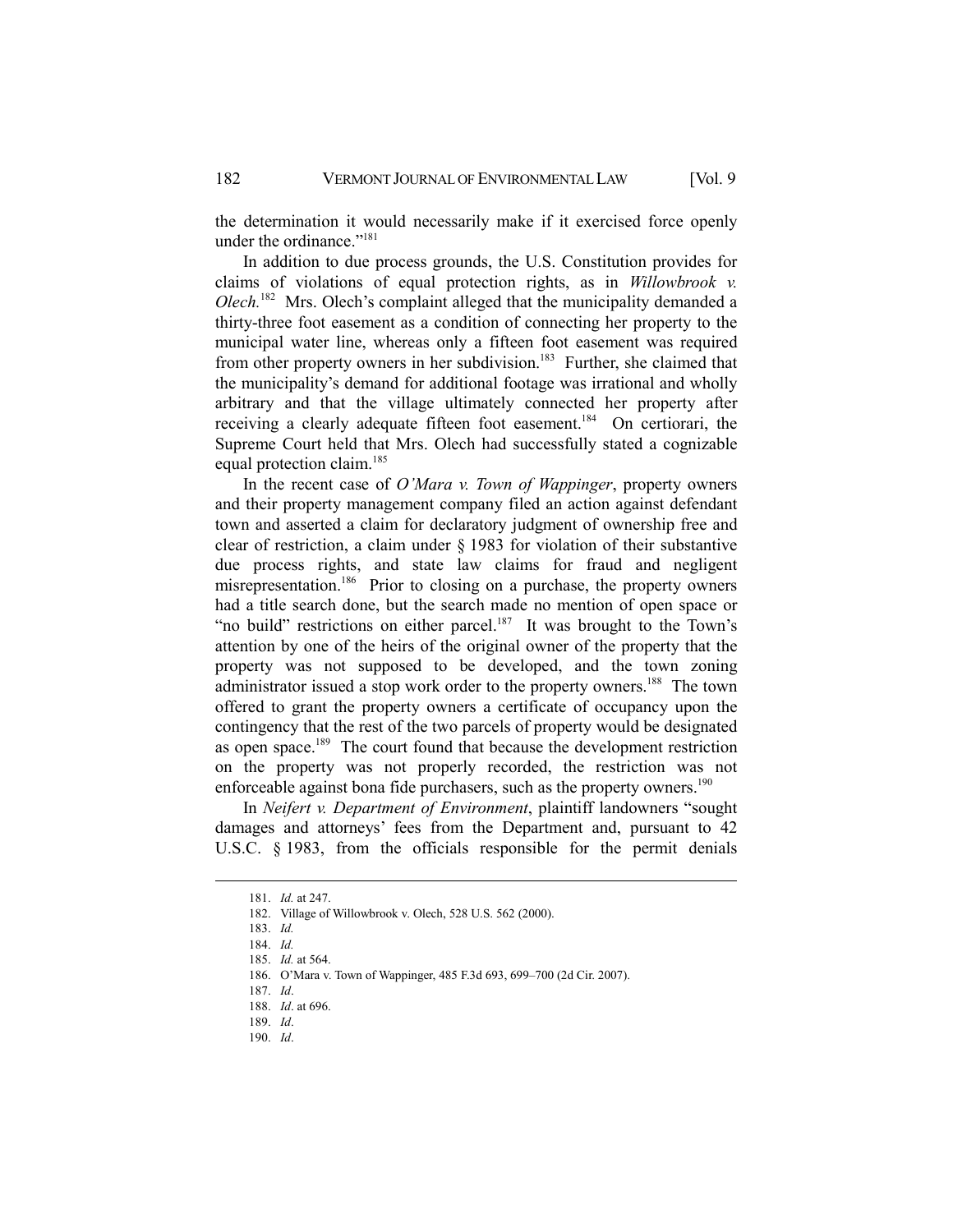claiming the denial of equal protection and an unconstitutional taking under both the United States and Maryland Constitutions."191 The court denied the equal protection and takings claims, noting that:

> although the septic denials rendered appellants' lots undevelopable, the denials did not constitute a taking because they fall within the takings 'nuisance exception' recognized by the Supreme Court in Lucas. Nuisances that are recognized at common law and prohibit all economically beneficial use of land do not constitute a taking.192

As the body of property-rights related § 1983 jurisprudence continues to mount, public officials can take comfort in the continued support from the courts for NAI principles.

"Procedural due process imposes constraints on governmental decisions [that] deprive individuals of 'liberty' or 'property' interests within the meaning of the Due Process Clause of the Fifth and Fourteenth Amendment."<sup>193</sup> Procedural due process requires that a deprivation of a property interest "'be preceded by notice and opportunity for hearing appropriate to the nature of the case."<sup>194</sup>

Communities working to incorporate NAI principles into their planning and development review processes should assure their citizens' opportunity to be heard "at a meaningful time and in a meaningful manner."195 Changes to development codes, plans, or standards of review benefit from informed public participation and buy-in. Additionally, when proposed development may impact adjacent or downstream neighbors, NAI principles call for their advanced notification and opportunity to voice concerns.

While the primary concern of procedural due process is that government officials provide public notice and opportunity to be heard, substantive due process is concerned with whether the government's deprivation of life, liberty, or property is justified by a sufficient purpose. "[S]ubstantive due process is a constitutionally imposed limitation . . . [designed] ... to prevent government from abusing [its] power, or

 <sup>191.</sup> Neifert v. Dep't of Env't, 910 A.2d 1100, 1109–10 (Md. 2006).

 <sup>192.</sup> *Id.* at 1119 (citations omitted).

 <sup>193.</sup> Mathews v. Eldridge, 424 U.S. 319, 333 (1976).

 <sup>194.</sup> Cleveland Bd. of Educ. v. Loudermill, 470 U.S. 532, 542 (1985) (quoting Mullane v. Cent. Hanover Bank & Trust Co., 339 U.S. 306, 313 (1950)); *see also* Wolff v. McDonnell, 418 U.S. 539, 557–58 (1974) (hearing required); McVeigh v. United States, 78 U.S. 259, 267 (1870) (right to notification and a hearing); Baldwin v. Hale, 68 U.S. 223 (1863) (same).

 <sup>195.</sup> Armstrong v. Manzo, 380 U.S. 545, 552 (1965).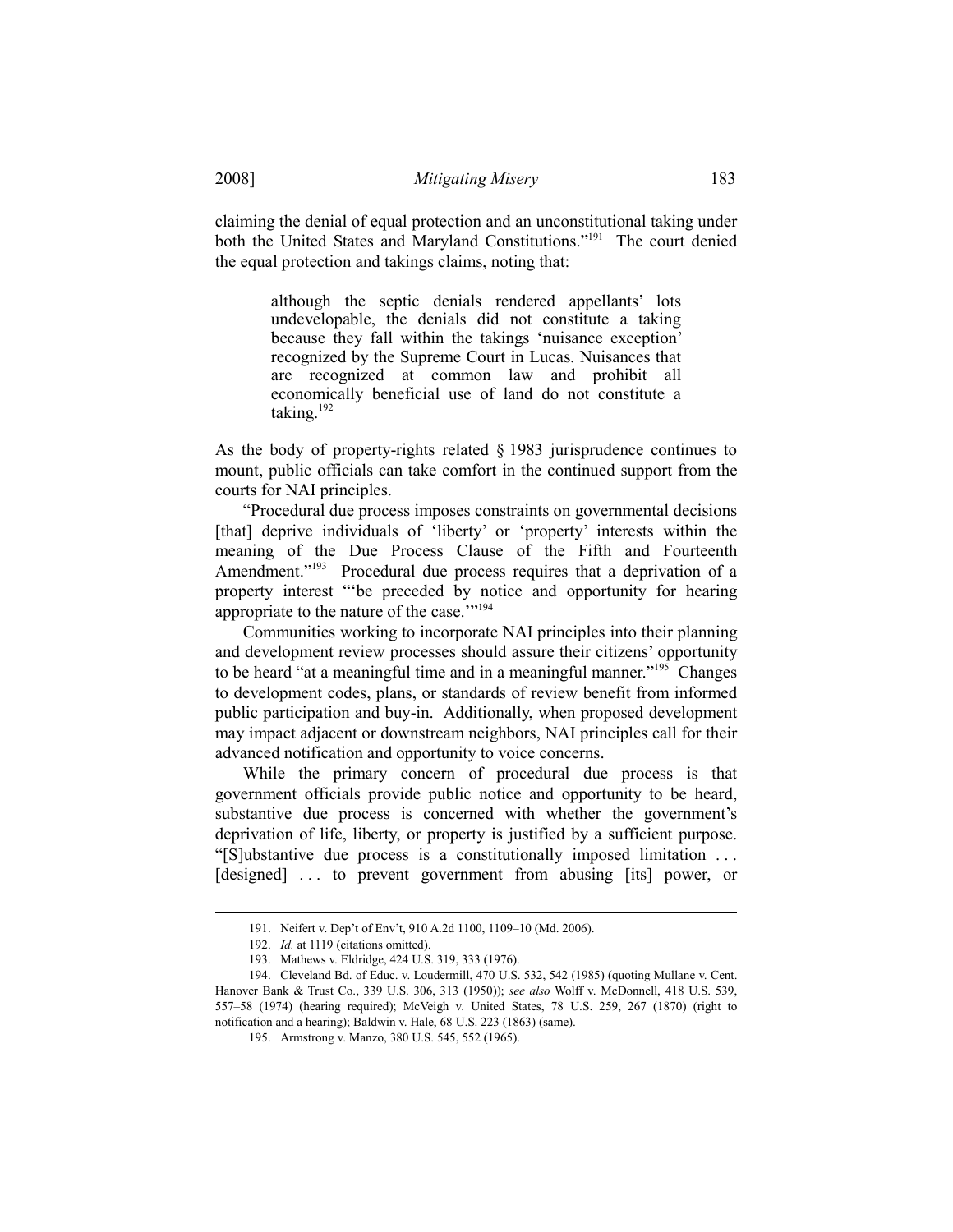employing it as an instrument of oppression."<sup>196</sup> Violations of substantive due process may take the form of either arbitrary and capricious decisions or of those decisions that fall beyond the standards of decency.

Courts have determined that substantive due process is violated when a government action lacks any reasonable justification or fails to advance a legitimate governmental objective.<sup>197</sup> To withstand a claim that principles of substantive due process have been violated, communities applying NAI principles must ensure that the proposed actions (1) serve a legitimate governmental objective; $198$  (2) use means that are reasonably necessary to achieve that objective;<sup>199</sup> and (3) are not unduly oppressive.<sup>200</sup>

#### *C. Katrina-Related Litigation*

Poor naked wretches, wheresoe'er you are, That bide the pelting of this pitiless storm,

How shall your houseless heads and unfed sides, Your loop'd and window'd raggedness, defend you

From seasons such as these?

#### William Shakespeare, KING LEAR, act 3, sc. 4.

"As of May 2007, approximately 250,000 people seeking over \$278 billion in Katrina-related damages have had lawsuits filed on their behalf against the U.S. government alone."<sup>201</sup> Numerous other organizations. corporations, public officials, levee boards, insurance companies, and others are being sued for additional billions of dollars in damages—the list of attorneys involved in some of these cases goes on for pages.<sup>202</sup>

 <sup>196.</sup> Norton v. Vill. of Corrales, 103 F.3d 928, 932 (quoting Sylvia Dev. Corp. v. Calvert County, 48 F.3d 810, 827–28 (4th Cir. 1995)).

 <sup>197.</sup> County of Sacramento v. Lewis, 523 U.S. 833, 845–46 (1998) (citing Daniel v. Williams, 474 U.S. 327, 331 (1986)).

 <sup>198.</sup> *Id*.

 <sup>199.</sup> *Id*.

 <sup>200.</sup> Collins v. City of Harker Heights, 503 U.S. 115, 126 (1992) (quoting DeShaney v. Winnebago County Dep't of Soc. Servs., 489 U.S. 189, 196 (1989)).

 <sup>201.</sup> *See* Edward A. Thomas*, Recovery Following Hurricane Katrina: Will Litigation and Uncertainty Today Make for an Improved Tomorrow?*, 29 NAT'L WETLANDS NEWSLETTER 30, 31 (2007) (citing Peter Whoriskey, WASH. POST, May 13, 2007, at A3).

 <sup>202.</sup> *See, e.g*., *In re* Katrina Canal Breaches Consol., No. 05-4182, 2008 WL 314396 (E.D. La. Jan. 30, 2008) (dismissing the consolidated claims of approximately 65,000 of the more than 300,000 property owners claiming harms associated with the failures of levees in New Orleans in Hurricane Katrina).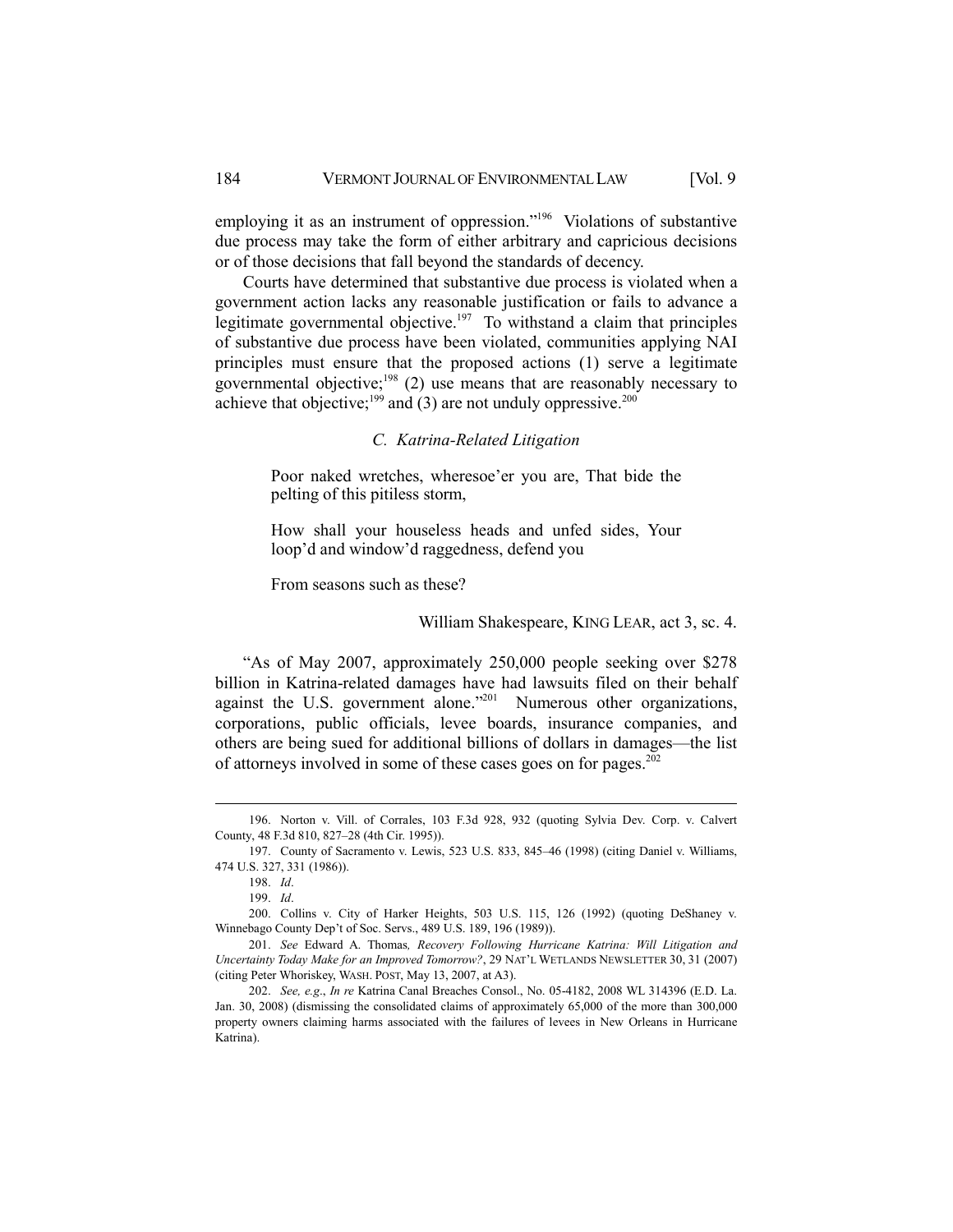Under the doctrine of sovereign immunity, "the United States may not be sued without its consent."<sup>203</sup> The Federal Tort Claims Act (FTCA) waives this immunity in certain situations, providing that: "[t]he United States shall be liable, respecting the provisions of this title relating to tort claims, in the same manner and to the same extent as a private individual under like circumstances."204 However, section 3 of the Flood Control Act of 1936 (FCA) states that "[n]o liability of any kind shall attach to or rest upon the United States for any damage from or by floods or flood waters at any place."205 As such, the United States is normally immune from suit for failed flood control works.<sup>206</sup>

On February 2, 2007, many of the plaintiffs in a massive lawsuit against the U.S. government—*In re Katrina Canal Breaches Consol. Litigation—*made progress in their claims that the Mississippi River Gulf Outlet (MRGO) "caused the catastrophic damage to the Lower Ninth Ward, New Orleans East, and St. Bernard Parish."207 The plaintiffs pointed to

> at least two defective conditions known by the U.S. Army Corps of Engineers for decades—(1) the destruction of the marshlands surrounding the MRGO which intensified an east-west storm surge which resulted in the flooding of much of New Orleans and (2) the funnel effect stemming from the MRGO's faulty design which accelerated the force and strength of that surge. $208$

Therefore, the plaintiffs argued that the devastating flooding would not have occurred had the MRGO not been breached.<sup>209</sup> The United States argued that it was immune under the FCA because the water that caused the damage was "flood waters." The government also asserted immunity under the FCA because "the damages alleged were caused by flood waters that federal works failed to control."210 The district court ruled that because the plaintiffs are suing for damages caused by the MRGO—"the decimation of wetlands over a long period of time [that] created the hazard that resulted in flooding [that] ... could not have been controlled by any flood control

 <sup>203.</sup> *See, e.g.*, United States v. Mitchell, 463 U.S. 206, 213 (1983).

 <sup>204. 28</sup> U.S.C. § 2674 (2000).

 <sup>205. 33</sup> U.S.C. § 702c (2000).

 <sup>206.</sup> Edward A. Thomas, Liability for Water Control Structure Failure Due to Flooding 21 (Sept. 7, 2006) (unpublished paper prepared for the Ass'n of State Floodplain Managers), *available at* http://www.floods.org/pdf/NAI\_Liability\_ Failure\_Facilities\_0906.pdf.

 <sup>207.</sup> *In re* Katrina Canal Breaches Consol., No. 05-4182, slip op. (E.D. La. Feb. 2, 2007).

 <sup>208.</sup> *Id*. at 2.

 <sup>209.</sup> *Id*.

 <sup>210.</sup> *Id*.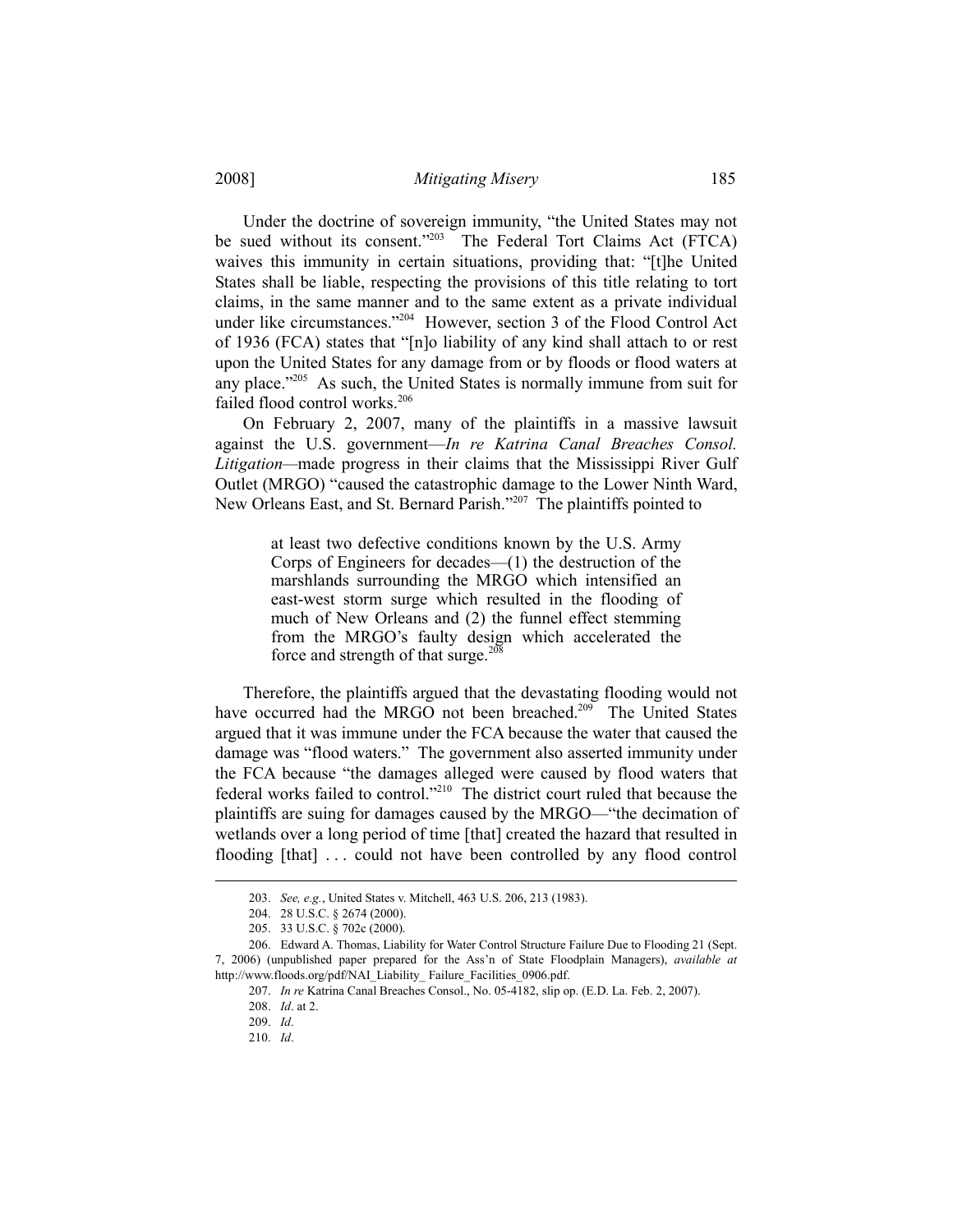project"—"the plaintiffs are not seeking damages for the failure of the levees or flood projects."211 The court also rejected the government's claim that the "due care" and "discretionary function" exceptions to the FTCA warrant dismissal at this early stage of the litigation.<sup>212</sup>

The MRGO canal had previously been the subject of a suit against the United States following Hurricane Betsy in 1965.<sup>213</sup> The courts ruled in *Graci v. United States* that the federal immunity from lawsuits due to "floods or flood waters at any place" referred only to flood control, not navigation projects, and that the MRGO was a navigation project.<sup>214</sup> The final court ruling in *Graci* held that the United States was not immune to suit from damages allegedly caused by the MRGO eight years after Hurricane Betsy.<sup>215</sup> It may well take as many or more years of legal wrangling before a final decision is made in *In re Katrina*.<sup>216</sup> Sustaining such a suit against the federal government is extremely difficult.<sup>217</sup> However, the difficulty usually faced by a plaintiff in proving a causal link between the harm and the government's action or inaction could be more easily overcome in the Hurricane Katrina context given pre-existing studies on both the levee and floodwall failures.<sup>218</sup>

#### **CONCLUSION**

Courts recognize the public hazard created by developing floodprone areas, to the occupants, to upstream and downstream owners, and to the public generally, because of increased costs. Where threats to life are involved, the legislature may take the "most conservative course which

 <sup>211.</sup> *Id*. at 15.

 <sup>212.</sup> *Id*. at 3.

 <sup>213.</sup> Graci v. United States, 456 F.2d 20 (5th Cir. 1971), *cert. denied*, 412 U.S. 928 (1973).

 <sup>214.</sup> *Id*. at 20, 23.

 <sup>215.</sup> *Id*. at 27.

 <sup>216.</sup> *In re Katrina Canal Breaches*.

 <sup>217.</sup> *See Graci*, 456 F.2d at 28 ("We call attention to the final paragraphs of the [lower court's] opinion. There [the court] pointed out that despite [its] refusal to dismiss the action, the plaintiffs bear a heavy burden in proving that the United States was negligent in the construction of the [MRGO] and that such negligence was the cause of their injuries. We go along with this note of caution. In starting the plaintiffs on the journey of proving that the Government's negligence was the cause of their injuries from a hurricane such as 'Betsy', we feel compelled to say that the plaintiffs are a long way from home.") (citation omitted).

 <sup>218.</sup> For further information about the challenges that the potential failure of levees pose to our Nation, see, for example, GERALD F. GALLOWAY ET AL., INDEP. REVIEW PANEL, CAL. DEP'T OF WATER RES., A CALIFORNIA CHALLENGE: FLOODING IN THE CENTRAL VALLEY, at iii (2007), *available at* http://www.water.ca.gov/news/newsreleases/2008/101507challenge.pdf.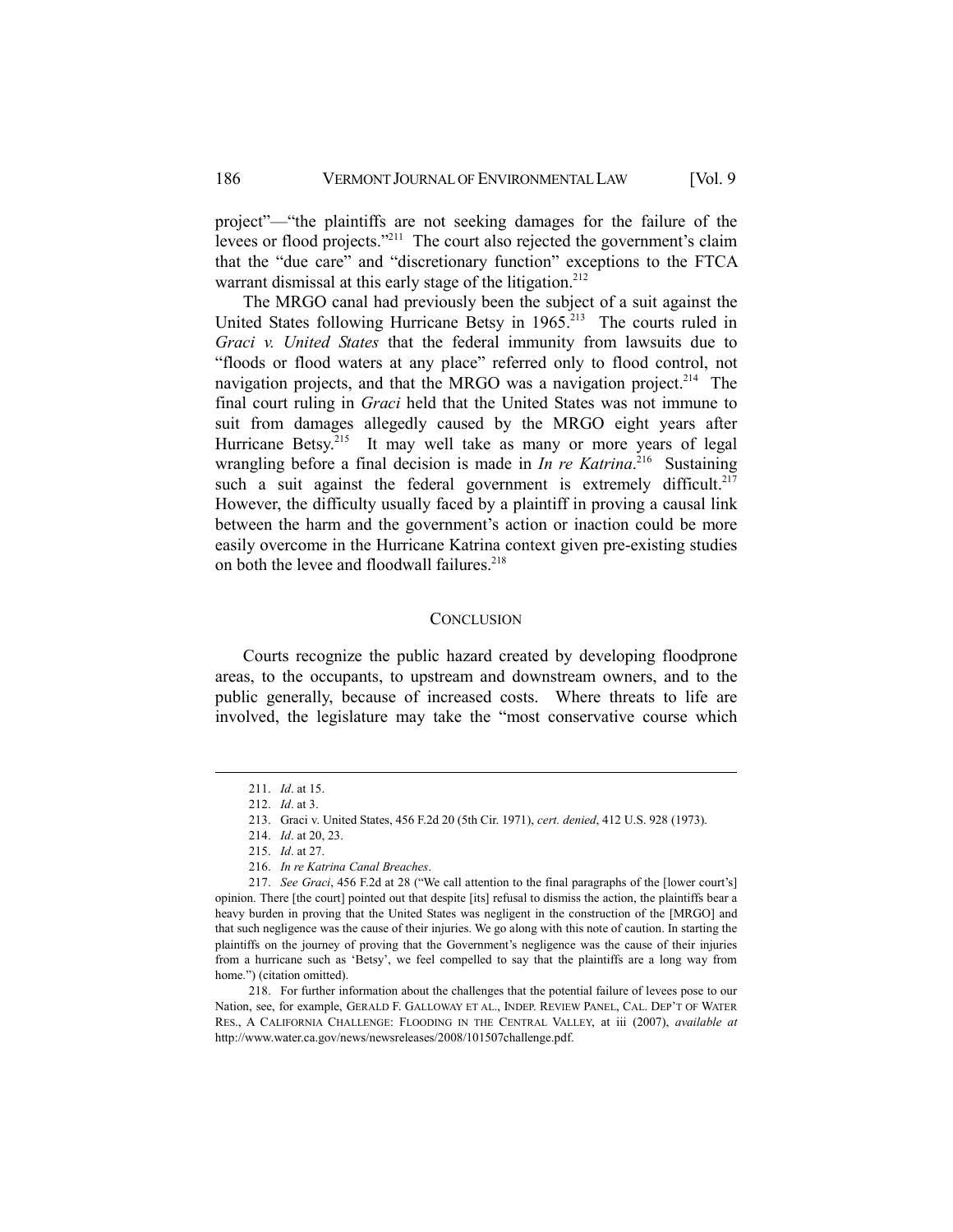science and engineering offer.<sup>"219</sup> In the Massachusetts case of *Turner v. Walpole*, the court held that a floodplain zoning district did not result in a taking of property since the evidence established that the land was floodprone and that the plaintiff had not been deprived of all beneficial uses of the land.220 In 2006, the New Jersey Supreme Court reversed a lower court decision finding that denial of permits for residential construction in a mapped floodway constituted a taking.<sup>221</sup>

Where a landowner argues that regulation to reduce the risk of harm in floods has rendered her property undevelopable or valueless, the court would likely impose on her the burden to show a deprivation of all economically beneficial use.222 However, the Court in *Lucas* emphasized that even where regulation deprives land of all economically beneficial use, no compensation may be due if the purpose is to prevent a dangerous use.<sup>223</sup> Moreover, courts frequently find at least some economic value in land preserved as open space, for stormwater detention, as a viewshed amenity to adjacent property owners, or similar uses other than brick and mortar development.<sup>224</sup>

Developers and landowners may attempt to use takings litigation—or the mere threat of litigation—to persuade government officials to relax or abandon land use controls designed to regulate development in a flood hazard area. However, state and local governments are more likely to be successfully sued for engaging in activity or even allowing development that causes or exacerbates damage in future floods than for prohibiting such development.<sup>225</sup> In fact, modern law supports a preventive approach as part

 $\overline{\phantom{a}}$ 

 225. *See, e.g*., Bragg v. City of Rutland, 41 A. 578 (Vt. 1898) (holding city was liable for damages resulting from drain obstruction where city was responsible for inspecting the work and

 <sup>219.</sup> Queenside Hills Realty Co. v. Saxl, 328 U.S. 80, 83 (1946); *see also* First English Evangelical Lutheran Church v. County of Los Angeles, 258 Cal. Rptr. 893, 906 (1989), *reh'g denied and opinion modified*, (June 23, 1989) (finding it "entirely reasonable to [temporarily] ban the construction or reconstruction of any structures for" a study "compatible with the preservation of life and health").

 <sup>220.</sup> Turner v. Town of Walpole, 409 N.E.2d 807, 808–09 (Mass. Ct. App. 1980).

 <sup>221.</sup> Mansoldo v. State, 898 A.2d 1018, 1018–21 (N.J. 2006).

 <sup>222.</sup> *See* Lucas v. S. C. Coastal Council, 505 U.S. 1003, 1016 (1992) ("As we have said on numerous occasions, the Fifth Amendment is violated when land-use regulation '*or denies an owner economically viable use of his land*.'").

 <sup>223.</sup> *Id.* at 1022.

 <sup>224.</sup> *See, e.g.*, Turner v. County of Del Norte, 24 Cal. App. 3d 311, 314 (Ct. App. 1972) (recreation); Hall v. Bd. of Envtl. Prot., 528 A.2d 453 (Me. 1987) (seasonal trailer); Turnpike Realty Co. v. Town of Dedham, 284 N.E.2d 891, 899–900 (Mass. 1972) (holding there is no taking when the land has other uses including "woodland, grassland, wetland, agriculture, horticulture, or recreational use of land or water"); S. Kemble Fischer Realty Trust v. Bd. of Appeals of Concord, 402 N.E.2d 100, 103 (Mass. App. Ct. 1980) (stating that abutting land can be used to increase the value of non-regulated land and therefore not a taking); Claridge v. N. H. Wetlands Bd., 485 A.2d 287, 289 (N.H. 1984) (camping); April v. City of Broken Arrow, 775 P.2d 1347, 1354 (Okla. 1989) (agriculture and open space uses).